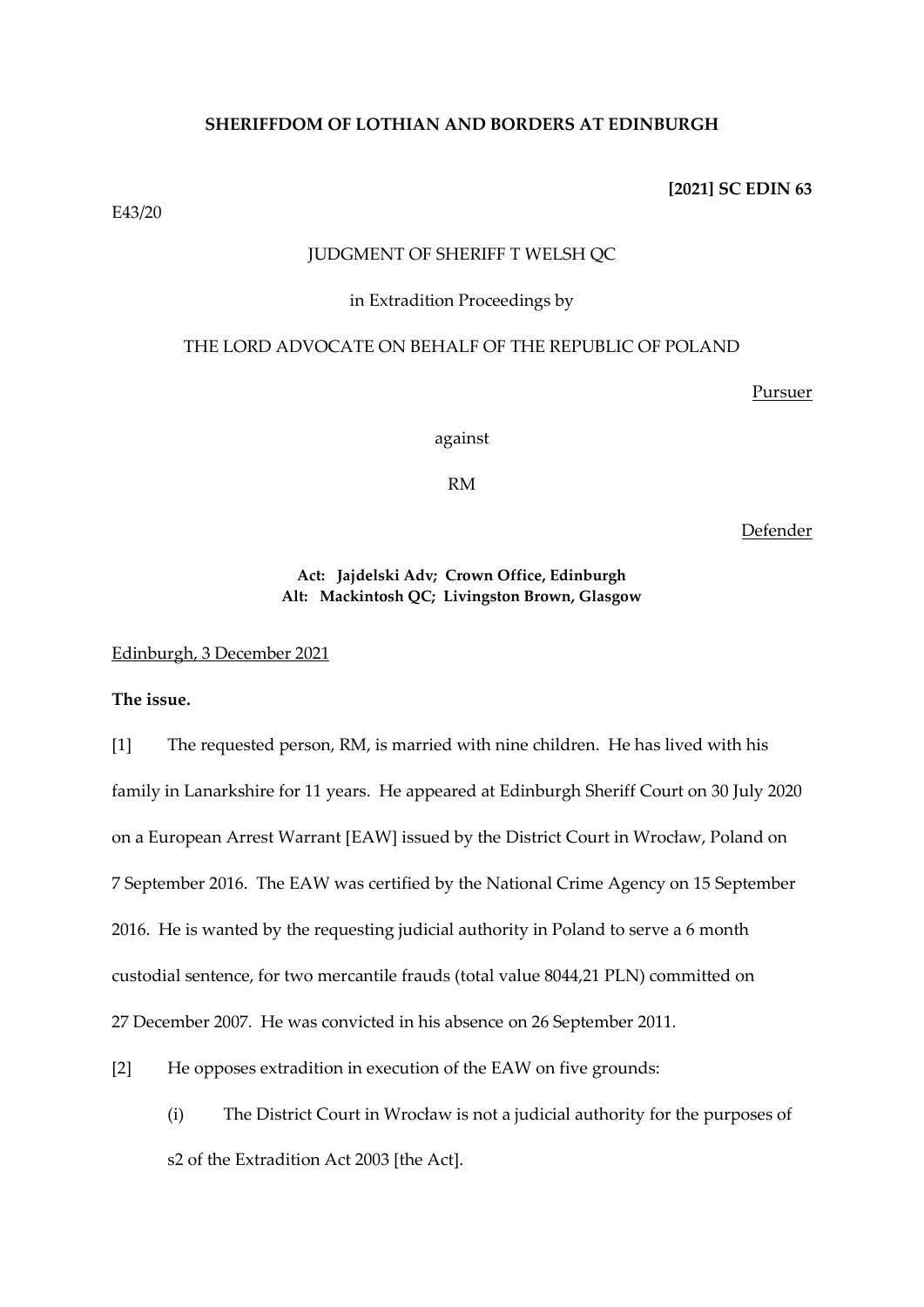(ii) Extradition would be unjust or oppressive under s 14 of the Act, by reason of the passage of time.

(iii) He was convicted in his absence with no possibility of a retrial contrary to s 20 of the Act.

(iv) Extradition will be incompatible with article 6 of the European Convention on Human Rights [ECHR]

(v) Extradition will be disproportionate and incompatible with Article 8 of the ECHR and his own and his family's right to a family life.

## **The facts.**

## *Evidence of the requested person.*

[3] RM (45) gave evidence. He is married to EM and they have 9 children. He married on 3 February 2001. He explained that for a time from 2007 until 2010 he operated his own small business as a builder installing bathrooms in Wroclaw, in Lower Silesia, Poland. He had a young family. His wife has never worked but always looked after the children. In Poland, the family lived in a single room in an apartment. They had a shared external bathroom and the kitchen was a cupboard in the corner of the room they lived in. He has always worked. He said in early 2010 he got a job as a building site manager but the contract ended and he was out of work. In Poland, he worked a 6-day week. He has two elderly parents and a sister in Poland. He has a brother who lives in his own household in Lanarkshire where he works. In 2010, his brother got work in Scotland and an opportunity arose to join him here. RM arrived on 7 June 2010. He started working in a foundry in Lanarkshire the following Monday and has worked there ever since. He is part of a 9-man team smelting and moulding metal. He started on the foundry floor and is now a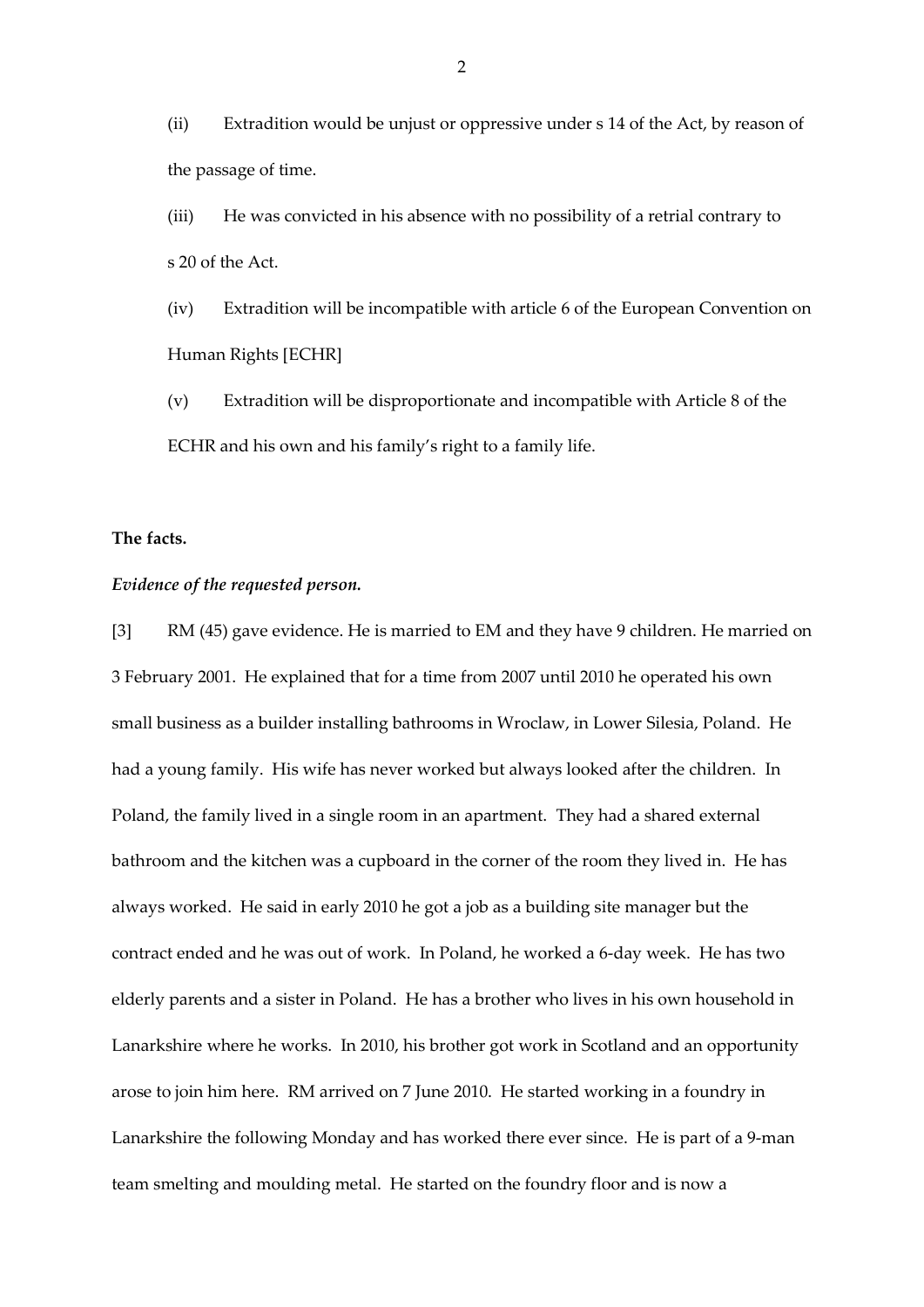supervisor. He learned the job on site and operates the crane. He has little formal education. He left school at 14 to get a job to help support his parents and family.

[4] He has a large family, the youngest 5 of whom, live with him. The second oldest boy is abroad working in Sweden. Three older children live together in their own nearby local authority tenancy. They support themselves. The youngest 5 dependent children, live with their parents in a local authority rented 4 apartment house. They are all in full time education. The 4 youngest children, are at school. All the children, except T. are settled here. The tenancy is in joint names with his wife EM. The family comprises:

 $P(27)$  who is a manager in an insurance company.

ii T (26) who worked in Glasgow for a bank but has now moved to Sweden, where he works as a manager in a company producing parts for cars.

iii  $C(22)$  lives with P and R. She works in a soft drinks factory.

iv  $R(21)$  is an agency worker.

 $v$  S (18) is at college. She wants to be a teacher.

vi M (15) is at High School. He enjoys sports and wood sculpting.

vii D (13) is at High School. He wants to be a maths or physics teacher. He enjoys sport.

viii K (7) is at Primary School. He enjoys writing short stories in English.

ix ER (6) is at the same school as K. She enjoys dancing.

The 4 oldest children are fluent in Polish and English. S is not fluent in Polish. M and D understand Polish but cannot speak well or write in Polish. K and ER have no Polish. They speak, read and write in English only. RM understands English better than he can speak it.

[5] RM explained how the family finances work. His income taken along with Child Benefit [originally transferred from Poland to the UK] and Tax Credit amounts to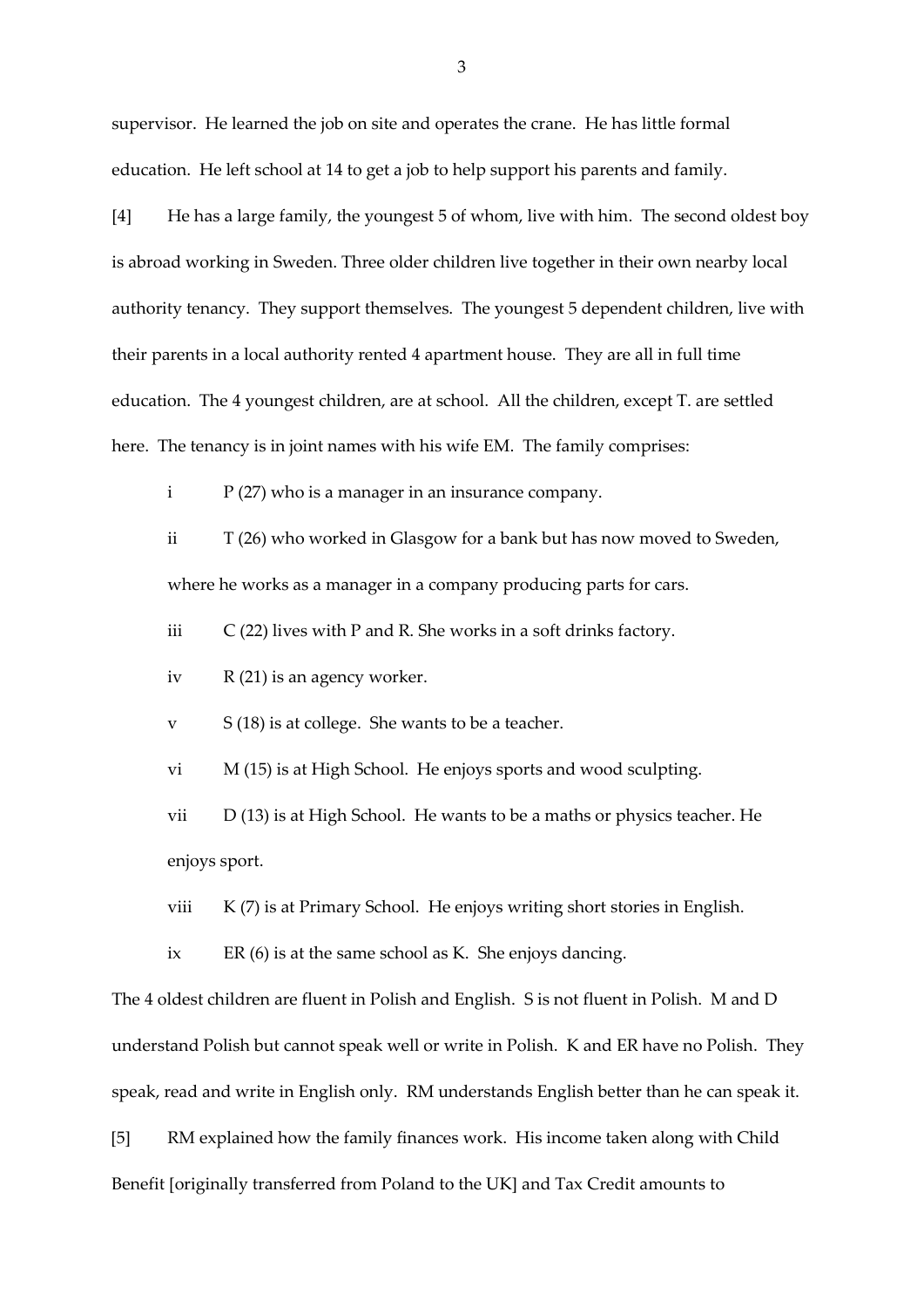approximately £2500 per month net. After rent, council tax, utility bills, car expenses, clothes and food for all 7 there is nothing left. The oldest four children support themselves. The 5 younger children, are dependent on RM's wages from the foundry. That pays the rent and household expenses. The family has no savings. Members of his own wider family have visited Scotland. Members of his wife's family have been over here but he has not returned to Poland since he left, because there is no money in the family budget for foreign travel. He has applied for settled status in the UK from the Home Office but his application is paused at present. The rest of the family, except ER, now have settled status. Why ER (and K for that matter) need settled status no one could explain, as, they were both born here and are UK citizens with a right of abode in this country. RM has penalty points on his driving licence arising from a misunderstanding about UK law in relation to car insurance when he came to the UK. Apart from that, he has never been in trouble with the police in the UK.

[6] RM stated that when he operated his own bathroom installation company he had a credit account with a builder's merchant, which is the complainer company, in the Polish prosecution. The EAW alleges that he was found guilty, in absence, of taking goods on credit and not paying for them, to the tune of 8044,21 PLN [about £1500 at the time]. RM disputes this. He says, he was never allowed credit of that amount, which at the time was a significant amount of money in Poland. He says, that before he left Poland he did pay an outstanding account with the company, which was approximately £850. The EAW further states that RM was cited to court at the Polish address which the court had for him: *Komorniki, Sroda Slaska commune, Lipowa 10 street.* RM stated, that after he moved to Scotland, his wife still lived at that address until June 2011. By then, RM had established himself in Lanarkshire, settled in his new job and applied to the local authority for a house. By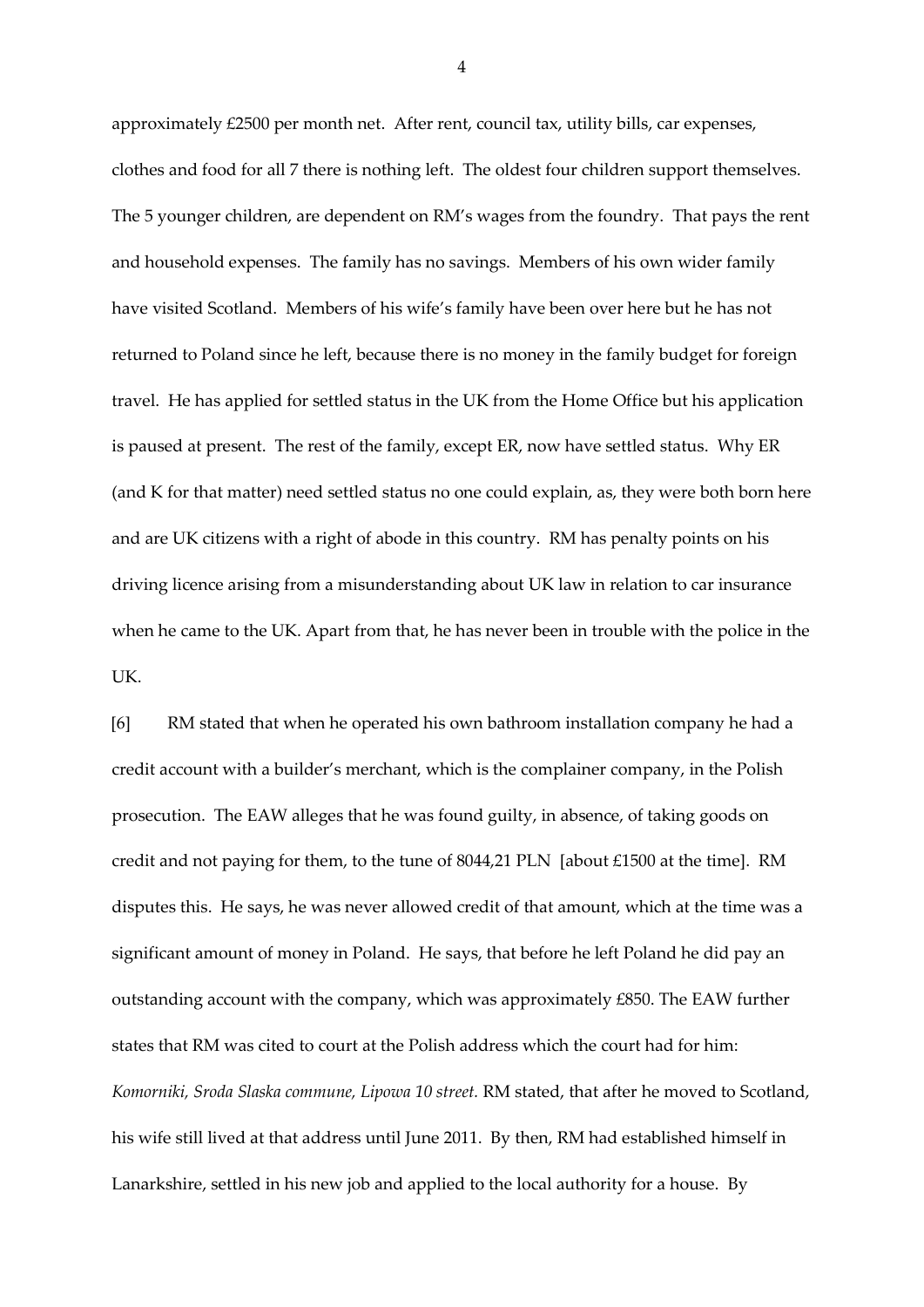March 2011 he had an offer of a house and was made arrangements for his wife and family to join him here. This included, he said, telling the Polish school his children were registered at and attended, about the pending move, to Scotland. Once settled here, the children's new Scottish school wrote to the Polish school confirming that they were attending school here. RM said he was obliged to deregister the children from their Polish school. He said, if he did not do that the local Polish police would make inquiries about why the children were not attending school. According to RM, he was told, by phone, by his wife, in early 2011 that a letter had arrived, citing him as a witness for interview at the prosecutor's office. He said that, by September 2010, he had decided to move his family to Scotland. He said he returned to Poland in April 2011. His counsel showed him 2 documents, which are at pages 67 and 68 of the Joint Bundle of documents. The first one is a copy witness summons addressed to him at *ul.Lipowa 10, 55-300 Komorniki.* The summons states he has to attend the office of the prosecutor at 10.00hrs, on 28 April 2011, under pain of fine or arrest. The second document, is timed at 11.20hrs, on 28 April 2011 and appears to be a two-page note of an interview, between the prosecutor Krystyna Lenart and the requested person. It bears to be signed in three places by someone with the same name as the requested person. It mentions the signatory's wife, who has the same name as the requested person's wife. It also, contains a denial of fraud and an explanation by the interviewee, of trading on credit terms at the material time with the complainer company, the interviewee, having cash flow problems due to clients not paying for work done and not being able to pay for building supplies; an admission that instalment payments were made to a director of the complainer company and an assertion the a lawyer named Anna Kurylo wrote to the complainer company about the alleged debt stating that the claim was "timebarred". The document also states, the interviewee, was informed about his rights and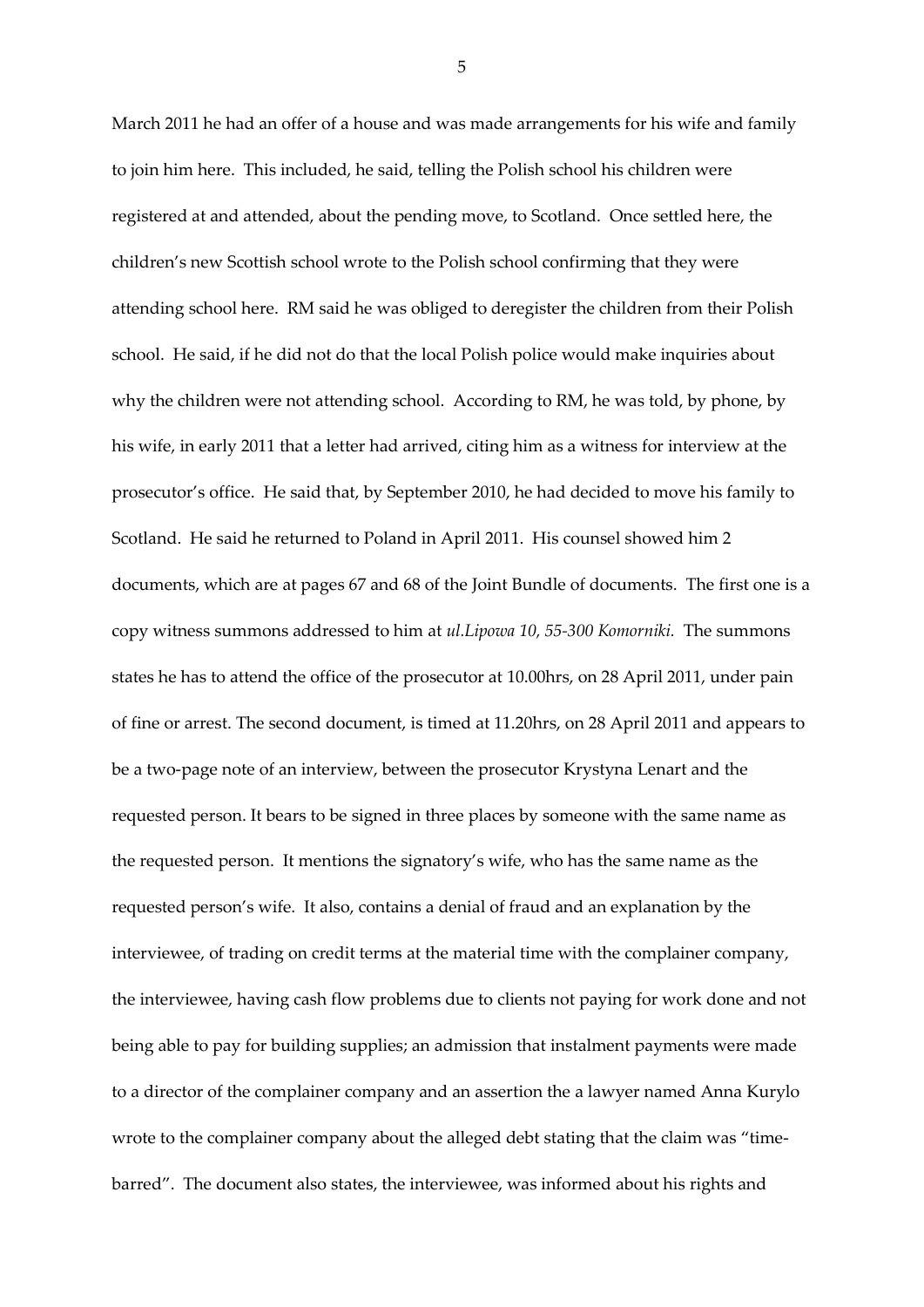obligations to notify the authorities of a change of address in terms of the Polish Criminal Code articles 300, 301, 74, 75, 138 and 139. RM, denied he attended the prosecutor's office for interview on 28 April 2011. He denied he signed the document proffered and he stated the signatures on the document were not his. He stated they were forgeries. The document states the suspect received a written copy of it. RM stated he went to the prosecutor's office, in May 2011. At that meeting, he had a general discussion with the prosecutor about the debt but nothing was written down and he did not receive a copy of a typed minute of that meeting. He said the prosecutor only took notes. At the end of the meeting, he said, the prosecutor told him she believed him. He said he told the prosecutor he paid the bill, which was 1680 PLN [about £370] in total but the company complainer tried to get him to pay twice. He said, he never had a lawyer called Anna Kurylo. RM said he was in Poland towards the end of May 2011. He saw his parents. He visited the prosecutor, whom he told he was moving to Scotland and gave her the address of his new local authority tenancy here. He collected a new ID card from the local Registration Department. Then he flew to Scotland on 3 June 2011 with his wife and then, 7 children. He said, he was not told that he could be prosecuted and that if he failed to appear at trial he could be convicted in his absence. He said, that after he left Poland there was nowhere mail could be sent to him, in Poland. His sister-in-law lived near to where he used to lived, in Wroclaw. He did not provide her address as a forwarding address because he told the prosecutor the address of his new Scottish tenancy. He said, he was never summoned to a trial in September 2011 and did not attend because he did not know about it.

[7] He stated his intention is to remain in Scotland with his family. He said his family's life will be ruined if he were to be returned to Poland. Also because he does not have settled status in the UK, he is concerned about being allowed back into the UK, if he had to go back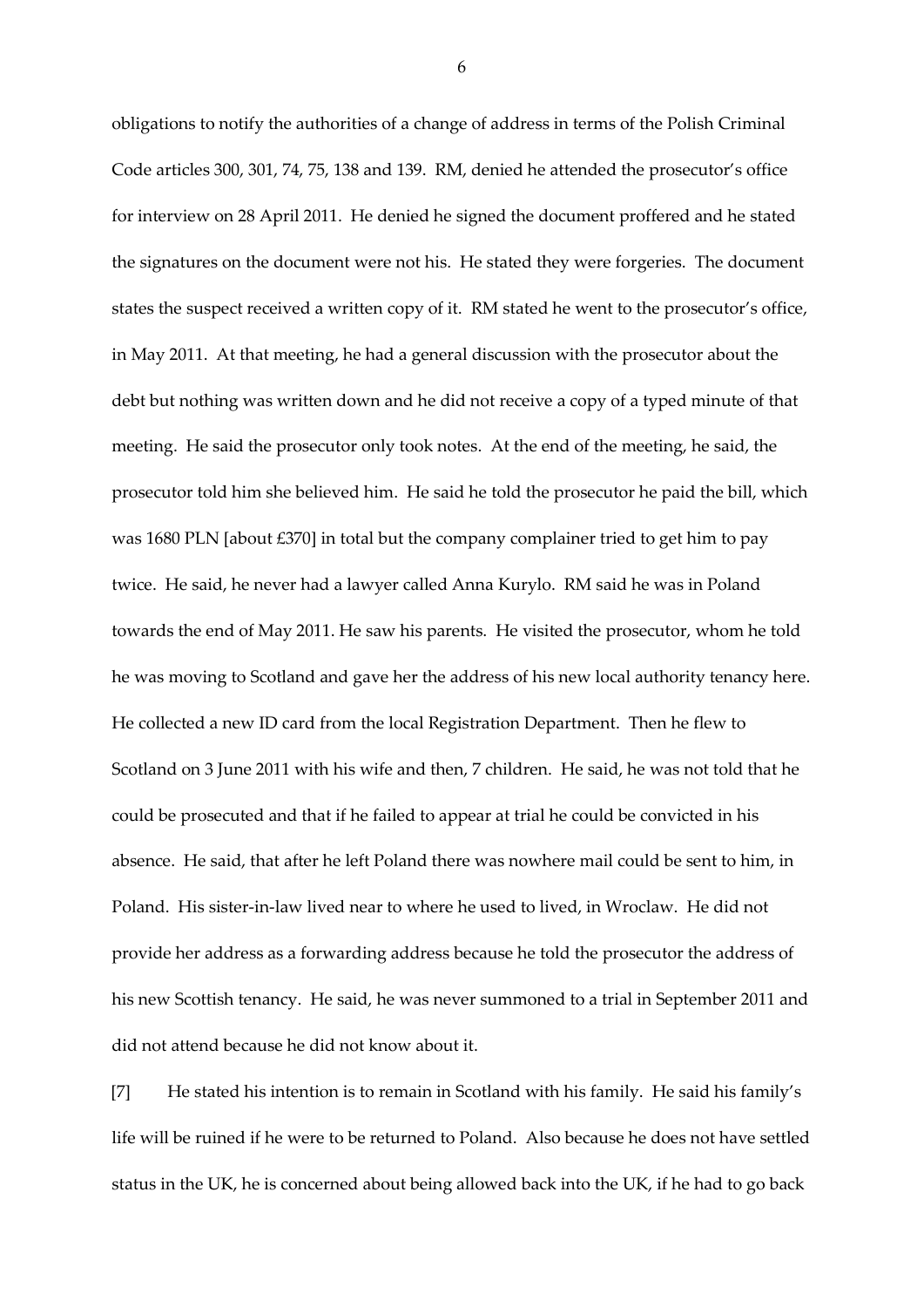to Poland, to serve the 6-month sentence. He would then have a criminal record and might not get an entry visa. He said his wife could not earn enough to support the family, in his absence. He was concerned about losing his job, if he was extradited. His younger children do not speak Polish and their education would be prejudiced if he could not re-enter the UK and the family had to move to Poland. It would set the youngest children back because they would need to learn Polish. It would take years for the youngest children to catch up, if the family was forced to relocate in Poland. He said, 11 years of hard work to settle and establish themselves in Scotland would be wasted. He said, if extradited he did not think he would be allowed back in. He would lose his job.

[8] In cross examination, RM repeated he knew nothing about the document of 28 April 2011. He said he never signed it and the signatures were different from his. He insisted he gave the prosecutor his Scottish address and he did not receive a written minute of the meeting containing his version of events and warning him of the consequence of failing to attend a trial, if one was fixed and informing him of the obligation on him to inform the prosecutor of any change of address. He was shown a summons addressed to him at *ul.Lipowa 10, 55-300 Komorniki*, which indicated he was summoned to the prosecutor's office on 27 May 2011 at 10.00 to be interrogated as a suspect. He denied ever seeing this document. He said he was due to be in Poland between 29 May 2011 and 3 June 2011. He was shown a file note from the prosecutor's dossier indicating that on 17 May 2011 EM had contacted the police and told them her husband, who had been summoned for interrogation, this time as a suspect, on 27 May 2011, would not be there as he was coming back to Poland between 29 May 2011 and 3 June 2011. He said he also gave the address of his employer in Lanarkshire to the prosecutor, when he met her, which he said was in May 2011. He left the interview with the impression he would not be prosecuted. He said, that after 3 June 2011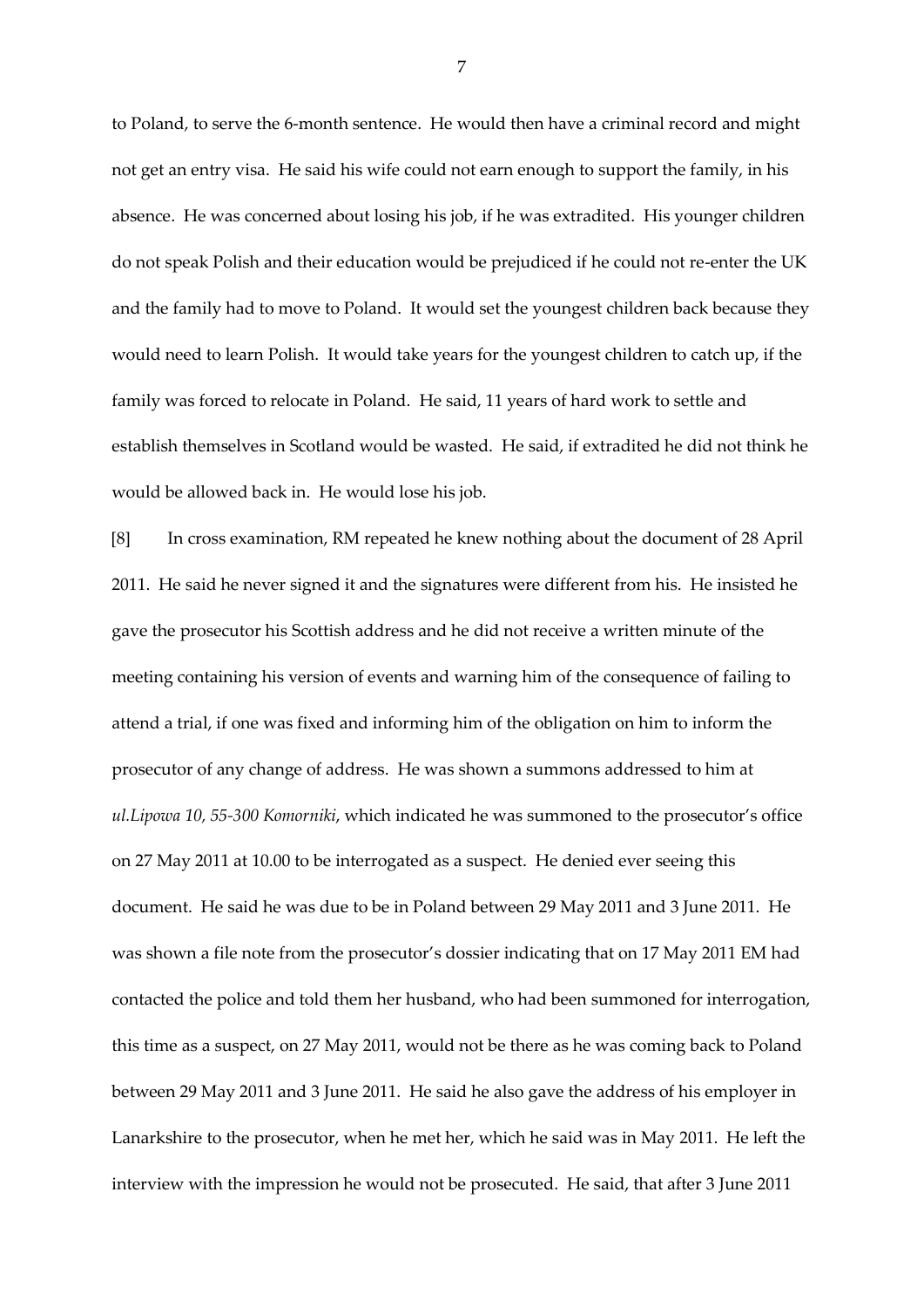he did not have a Polish address. It was put to him, that under Polish criminal procedure

documents served at the address provided by a suspect are regarded as delivered. He

repeated he gave his Scottish address to the prosecutor.

## *Evidence of the Polish expert witness Mikolaj Pietrzak*

[9] The witness is a Polish lawyer. He is senior partner of the firm of Pitrzak Sidor  $\&$ 

Wyspolnicy in Warsaw. He is very experienced and included in his CV the following:

"I am the former Chairman of the Human Rights Council of the Polish Bar Council and, as of November 2016, the Dean of the Warsaw Bar Association. In 2016 I was appointed by the Secretary-General of the UN to the Board of Trustees of the UN Voluntary Fund for Victims of Torture, and I was the Chairperson of this Board in 2018 and 2019. I am the recipient of the Edward Wende award and in 2018 I was awarded the Human Rights Award of the Council of Bars and Law Societies of Europe (CCBE). I am a member of the European Criminal Bar Association, the National Association of Criminal Defence Lawyers in the USA and the Legal Experts Advisory Panel for Fair Trials International. I specializes in criminal law, constitutional law and human rights. My experience includes defence and representation of victims in cases concerning terrorism, espionage, murder, corruption, and business crimes. I have extensive experience in self-governance of legal professions. I have taken part in numerous high-profile criminal cases dealing with international and transjurisdictional issues. I participated in many proceedings before the Constitutional Tribunal and the European Court of Human Rights. I regularly appear before the Supreme Court and I was admitted to the List of Counsel of the ICC and the STL."

The witness, was asked to report and express an opinion on the following matters:

i. Whether there is a real risk, connected with a lack of independence of the

courts of Poland on account of systemic or generalised deficiencies there, of the right

to a fair trial being breached.

ii. A short description of recent developments in the Polish government's

judicial reform measures (particularly any since *Openbaar Ministerie*), and any

proposed future developments.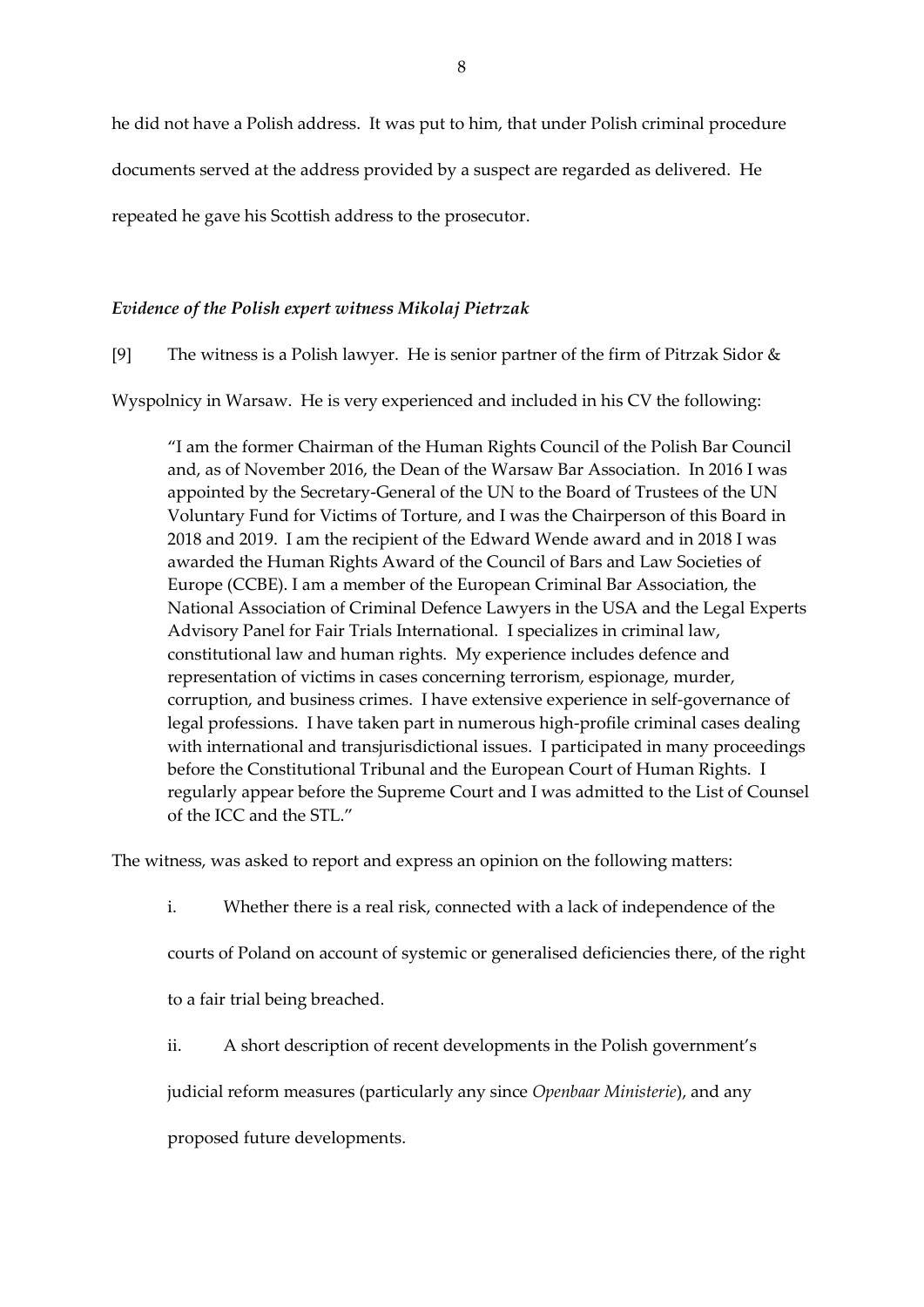iii The new disciplinary system for judges, how it works, and any comment you might have on its increased financing and any impact this may have on lower-level judges.

iv Whether substantial grounds exist in RM's particular case that there is a real risk that he will deprived of his legal guarantee to a fair trial before an impartial and independent tribunal, if returned to the District Court in Wroclaw.

v. If it is within your knowledge, whether RM would be entitled to a rehearing of his case by the District Court in Wroclaw.

In his evidence the witness spoke to the contents and terms of his report. I will deal with this where appropriate below.

#### *EM the wife of the requested person gave evidence*

[10] EM (49) gave evidence. She repeated the evidence given by her husband, about the family circumstances and how they arrived in Scotland. She confirmed her husband worked while she looked after the family home and the children still living there. With regard to her departure from Poland, she said the local school was informed of their departure and the accommodation the family used was effectively abandoned. She stated that the Police had been looking to speak to her husband about a matter and she spoke to the letter sent summoning him as a witness to the local prosecutor's office. She gave the Police a forwarding address in Scotland she said. The record of RM's meeting with the prosecutor was put to her but she denied the three signatures on the document were those of her husband. She denied that she telephoned the local Police to inform them her husband would not attend for interview in May 2011. She stated that if her husband was returned to Poland to serve the sentence and was subsequently, on release, denied an entry visa to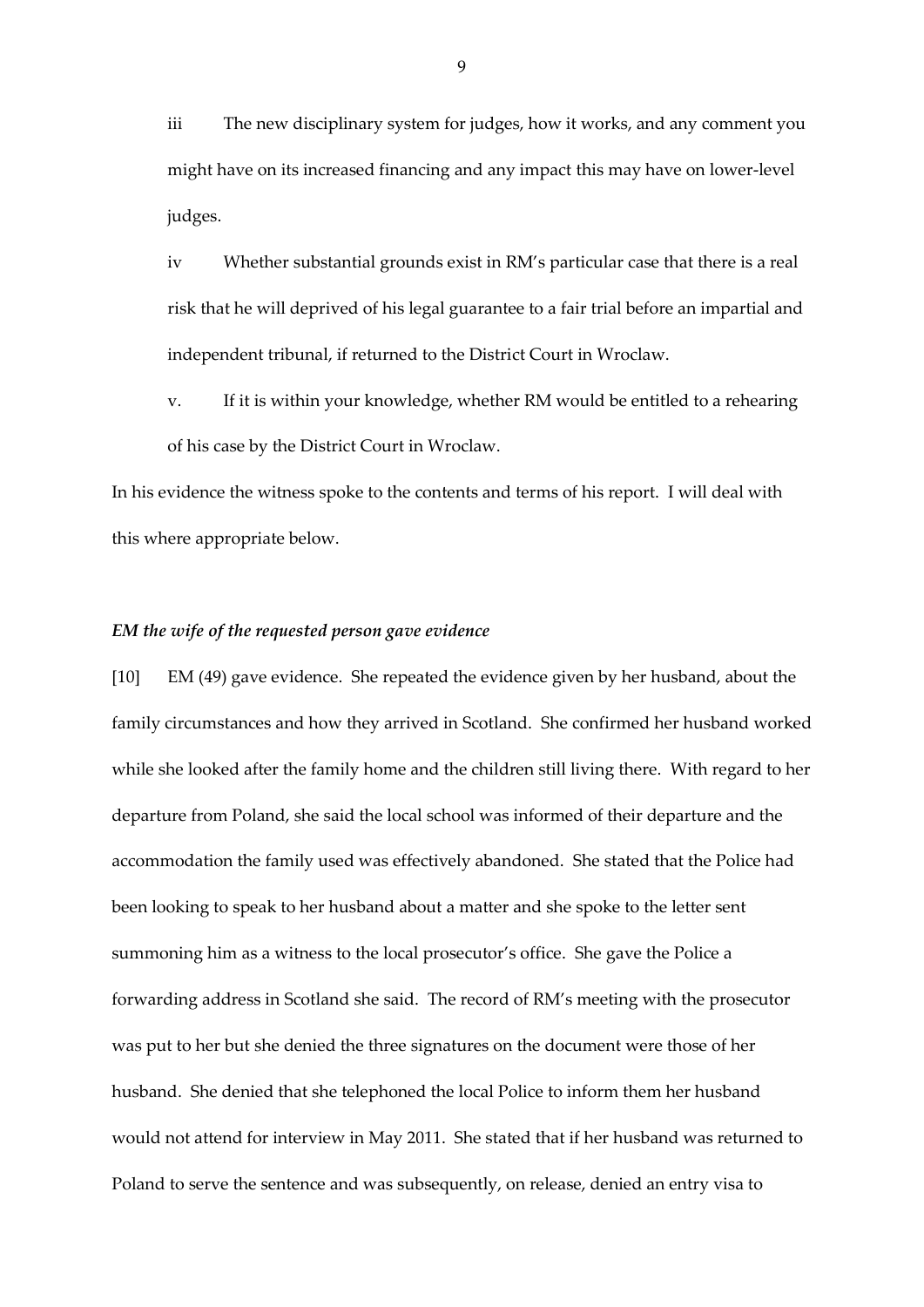return to the UK, "post-Brexit", she would choose to remain in Scotland and would not remove the youngest 4 dependent children, who could not speak Polish, from school and relocate to Poland. In that event, she considered her marriage would be over, because RM could not live in the UK. Nor could she countenance returning to Poland after 10 years building a life for her family in Scotland. She said she would put the children first and stay with them in Scotland.

#### *Assessment of the witnesses*

[11] Mr Mackintosh QC, invited me find all three witnesses led to be credible and reliable. Counsel of the Lord Advocate, invited me to find the defence expert credible and reliable but disbelieve RM and EM in relation to their evidence about the investigation in Poland and because of that treat their evidence about their domestic circumstances with caution. In the event, I found the expert to be credible and reliable. I was satisfied he gave his evidence in a helpful and professional manner. He was honest and conscious of his duties as an expert witness. That said, I did not accept his opinion in relation to a possible retrial in Poland, for reasons I explain below. With regard to RM and EM, I found them to be credible and reliable in the evidence they gave about their family life in Poland, their reasons for leaving Poland to create a better life for themselves and their family in Scotland and the present arrangements for the care of their children. However, I did not believe either of them in relation to the record of RM's interview with the Polish prosecutor, that is signed in three places. I thought they were lying about that. The reason they lied, is because they both know that it proves RM knew an investigation about the alleged mercantile fraud was ongoing about the time the family was moving to Scotland to start a new life. It is plain to me, that RM decided to start a new chapter of his life in 2011. He left Poland, abandoned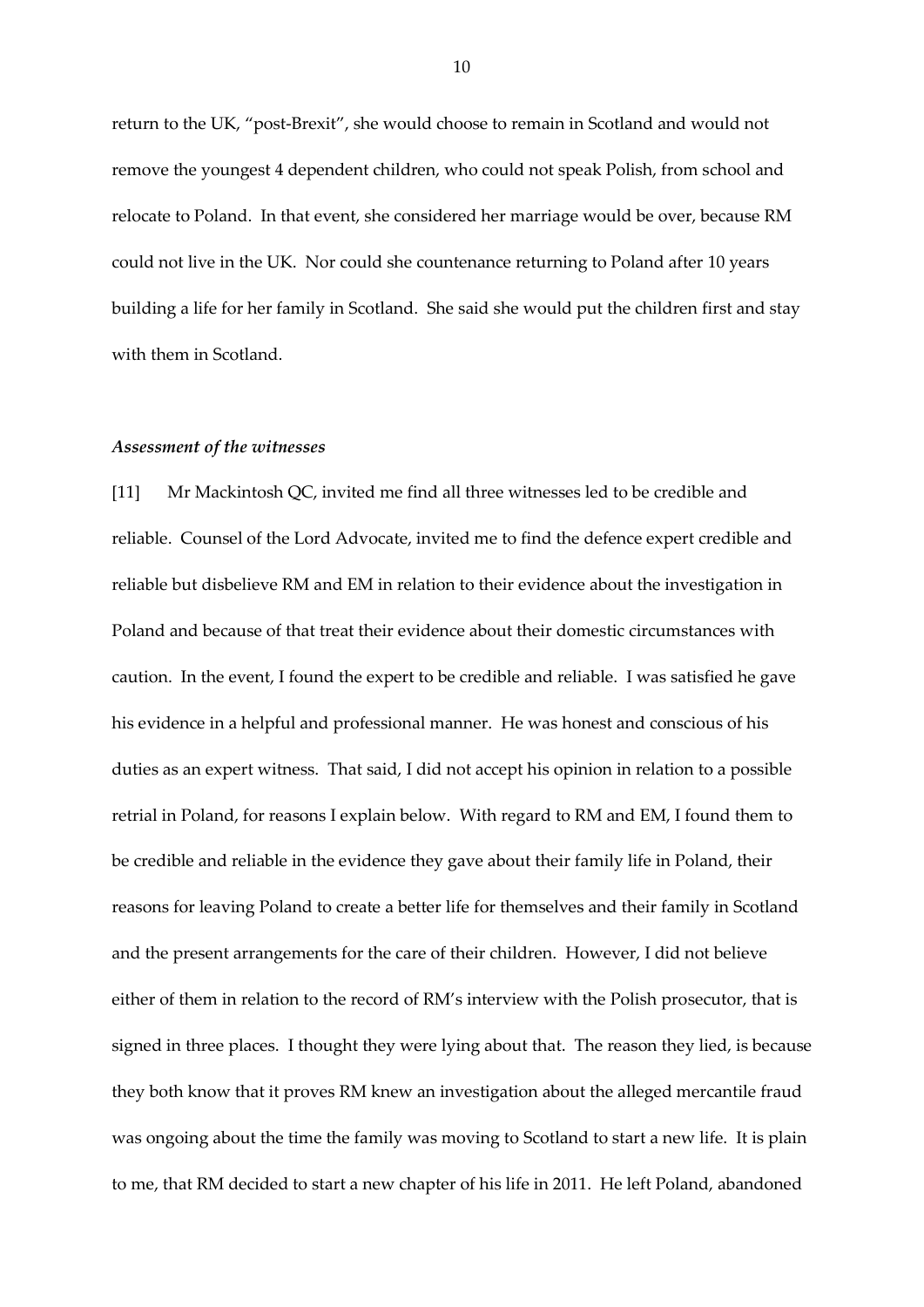his domicile of citation, which was the official address he had in Poland and came to Scotland turning his back on the then live criminal investigation. I considered it highly improbable, that the prosecutor in the requesting state would have forged the signature of RM on an official record in a case involving a relatively minor fraud. I thought it much more probable that RM when confronted with the proof, that showed he knew about the investigation has lied to avoid being returned to Poland, to serve the sentence he faces under Polish law. The meeting with the prosecutor, was scheduled to begin at 10.00hrs on 28 April 2011 and the record of the meeting is timed as ending at 11.40hrs. The expert witness confirmed the Polish procedure in relation to this interview, which takes the form of a question and answer session, which is then typed up to form a record of interview and signed by the interviewee. The expert stated that, in his opinion, the interview including the time needed to type up the record could have been completed in 1 hour 40 minutes. The documentary record, seemed to be a comfortable fit with the time frame allocated. The alternative of forgery, to my mind, was far fetched and implausible.

#### **The legal submissions**

*Ground 1 – That Wroclaw District Court is not a judicial authority for the purposes of s2 of the Act.*

[12] Mr Mackintosh QC, did not advance this argument with any enthusiasm before me. He relied on submissions made by senior counsel to the Divisional Court in *Wozniak* v *Poland*, 2021 WL 04379454 (2021). To these submissions, he added additional material taken from the evidence of the expert who in his report, traces the entire history of the judicial independence crisis, in Poland. This, is also set out in exhaustive detail in *Wozniak* v *Poland* where the court tracks the history in forensic detail. In short, as was recognised by counsel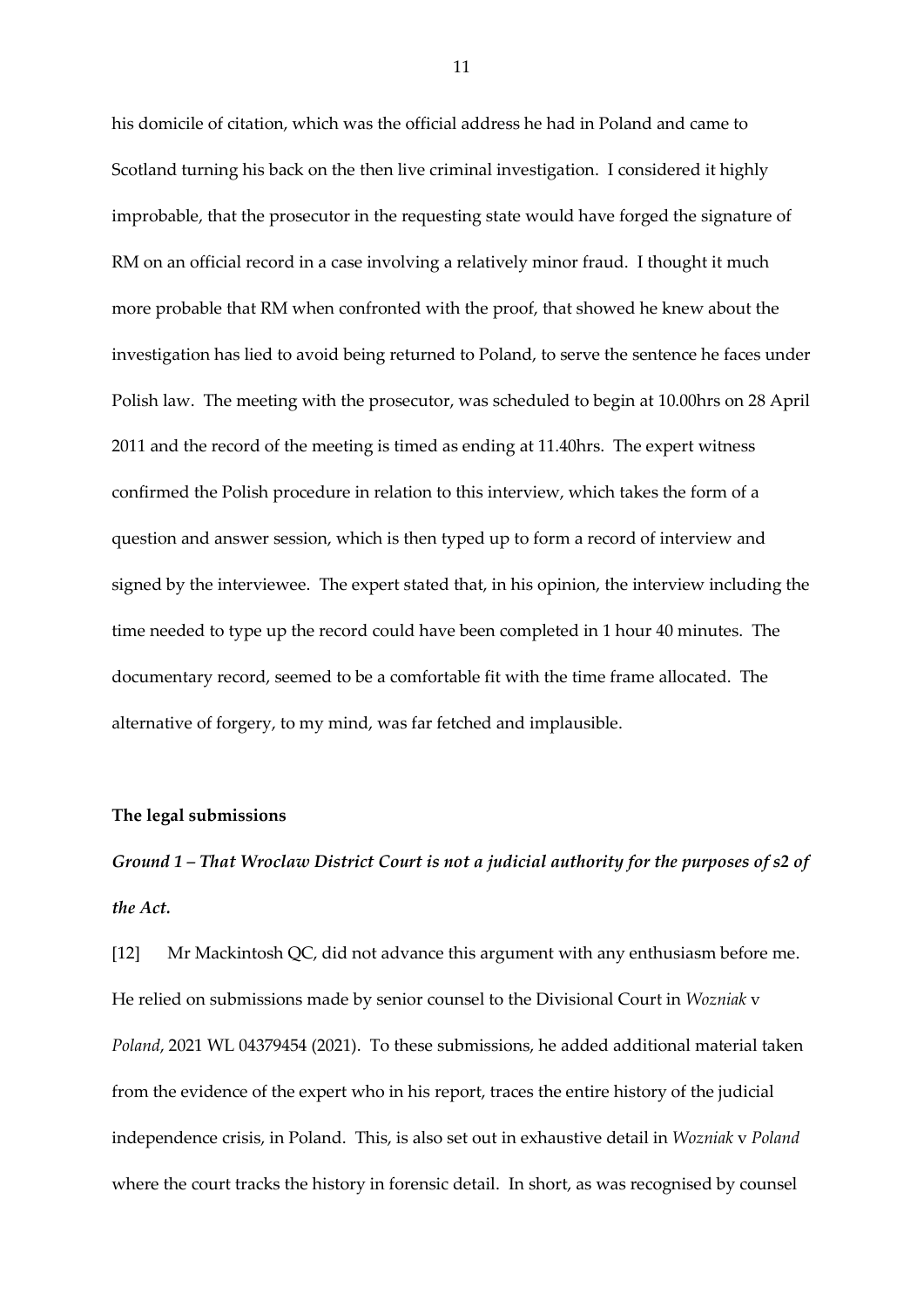for the Lord Advocate, the nub of senior counsel's argument, is that the particular circumstances of any given extradition request, no longer counts because the general situation with regard to judicial independence, is so toxic in Poland, that no one should be returned. The difficulty for Mr Mackintosh, as he candidly accepted, is that this argument was roundly rejected by the Divisional Court. It said:

"218. It seems to us that this passage undermines the premise of Ms Montgomery's argument. The foundation of her argument is the proposition that systemic deficiencies leading to a lack of independence which can be taken to have specifically infected the Appellants' individual cases, *ipso facto*, give rise to the real risk of a breach of the essence of their fundamental right to a fair trial as guaranteed by the second paragraph of Article 47 of the Charter , and a flagrant denial of justice. This paragraph shows that proposition to be unsound. Even where a tribunal is not independent and impartial, there may not be a flagrant denial of justice. All of the facts have to be considered as part of an overall assessment. The Court in *Orabator* went on to consider the evidence and concluded at [108] that 'to the extent that the court lacked independence and impartiality, this did not of itself give rise to a flagrant denial of justice."

The passage being referred to in *Orobator* v *Governor of HMP Holloway* [2010] EWHC 58

(Admin) is the one where Dyson LJ states:

"99. It is a striking fact that there is no case of which we are aware in which this test has been successfully invoked in any context in relation to article 6 on the grounds of lack of independence and impartiality of a court. We recognise that judicial independence and impartiality are cornerstones of a democratic society and that their absence will without more involve a breach of article 6. But we cannot accept that lack of judicial independence and impartiality will necessarily involve a flagrant denial of justice or the 'nullification or destruction of the very essence of the right guaranteed' by article 6. Whether the lack of independence and impartiality has that effect must depend on the particular facts of the case, examined critically as a whole. Regrettably, there are many states throughout the world where judges are less independent and less impartial than they are in the UK and other democratic societies which are fully committed to the rule of law. But even where the judiciary are not fully independent and impartial, it is possible for a trial to take place which does not involve the complete nullification or destruction of the very essence of the right guaranteed by article 6"

Thus, at the general level, no matter how lacking in independence the judiciary in Poland may be, that in itself, is not enough to prevent extradition. The Divisional Court, went on to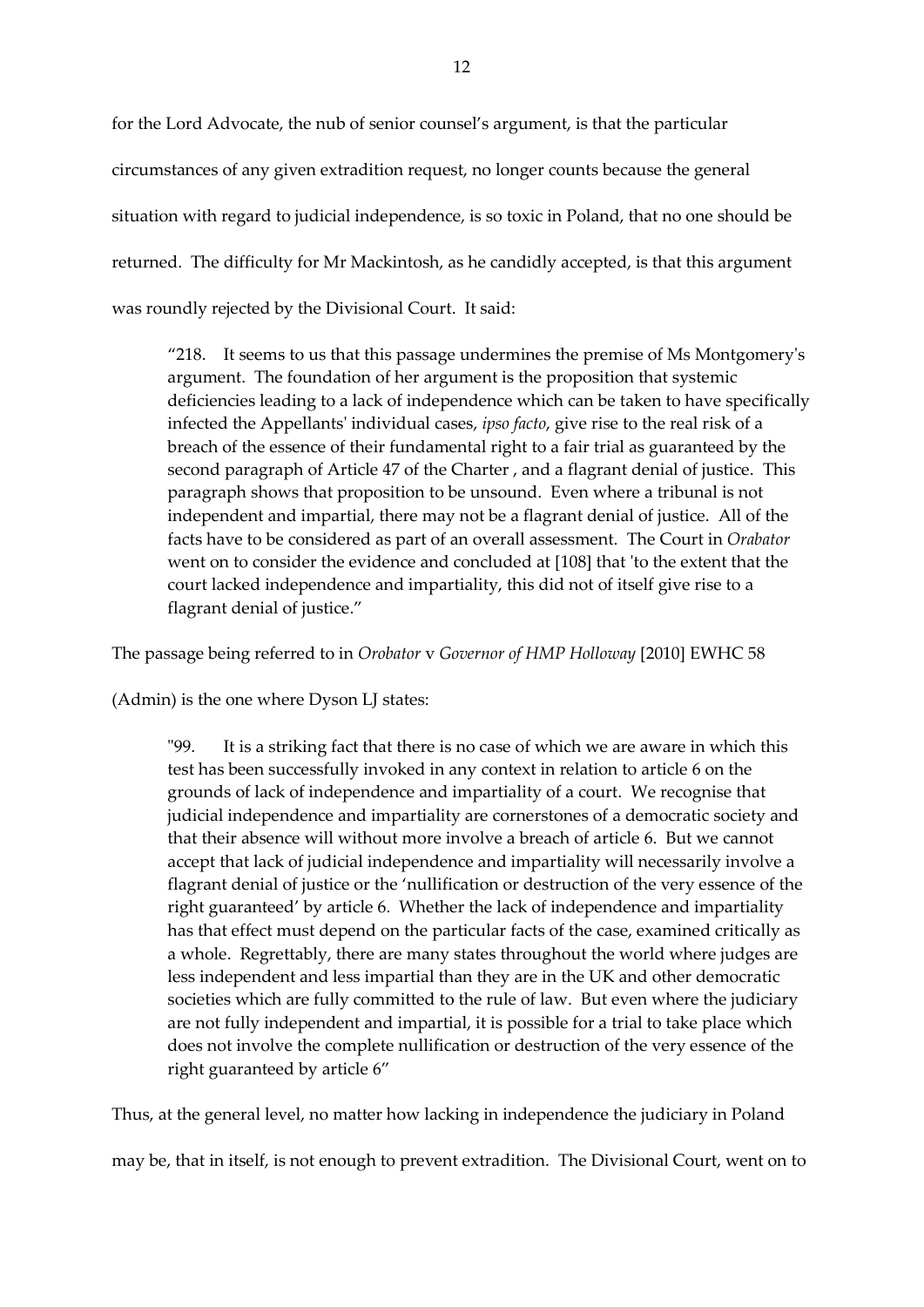affirm the two-stage test laid down by the CJEU in *Minister for Justice and Equality* v *LM* (C-

216/18 PPU) EU:C:2018:586, [2019] 1 W.L.R. 1004, [2018] 7 WLUK 548 and stated:

"204. Turning to Ms Montgomery's principal submission, we are satisfied that it is not permissible to extrapolate from the general situation in Poland and the systemic threats to independence identified in the material we have set out, serious though they are, that there is specific and real risk of breach of the Appellants' fundamental right to a fair trial, so as to make it unnecessary to carry out a specific and precise assessment on the facts of their particular cases. In other words, it is still necessary, per LM at [75], to make an assessment that…… [has] regard to his personal situation, as well as to the nature of the offence for which he is being prosecuted and the factual context that form the basis of the European arrest warrant."

The court then referred to *LM* where the two stage test is articulated thus:

"68. If, having regard to the requirements noted in paras 62-67 of the present judgment, the executing judicial authority finds that there is, in the issuing member state, a real risk of breach of the essence of the fundamental right to a fair trial on account of systemic or generalised deficiencies concerning the judiciary of that member state, such as to compromise the independence of that state's courts, that authority *must*, as a second step, assess specifically and precisely whether, in the particular circumstances of the case, there are substantial grounds for believing that, following his surrender to the issuing member state, the requested person will run that risk: see, by analogy, in the context of article 4 of the Charter , *Aranyosi's* case [2016] QB 921, paras 92 and 94."

As counsel for the Lord Advocate reminded me, there is no evidence, at all, based on the

type of case (minor commercial fraud), the notoriety of the case or the identity of the judges

who would be dealing with it, that RM would not get a fair trial in Poland. Counsel for the

Lord Advocate, relied on the evidence of the expert in this regard who stated in his report at

para 55:

"Furthermore, the description of the acts for which RM is sought by the issuing authority indicates that the case concerns the crime of fraud, which is subject to a penalty of imprisonment of up to 8 years. The description of the particulars of the case, according to which RM, acting with a view to gain financial benefit led a trading and service company to a disadvantageous disposal of its property in an amount equal to £1200, having no intention of acquitting himself of the obligation, along with the sentence delivered (6 months of imprisonment), suggest that the case was devoid of any political background and it is reasonable to assume, that there is little risk that RM's fair trial rights might be threatened in this respect upon his surrender to Poland."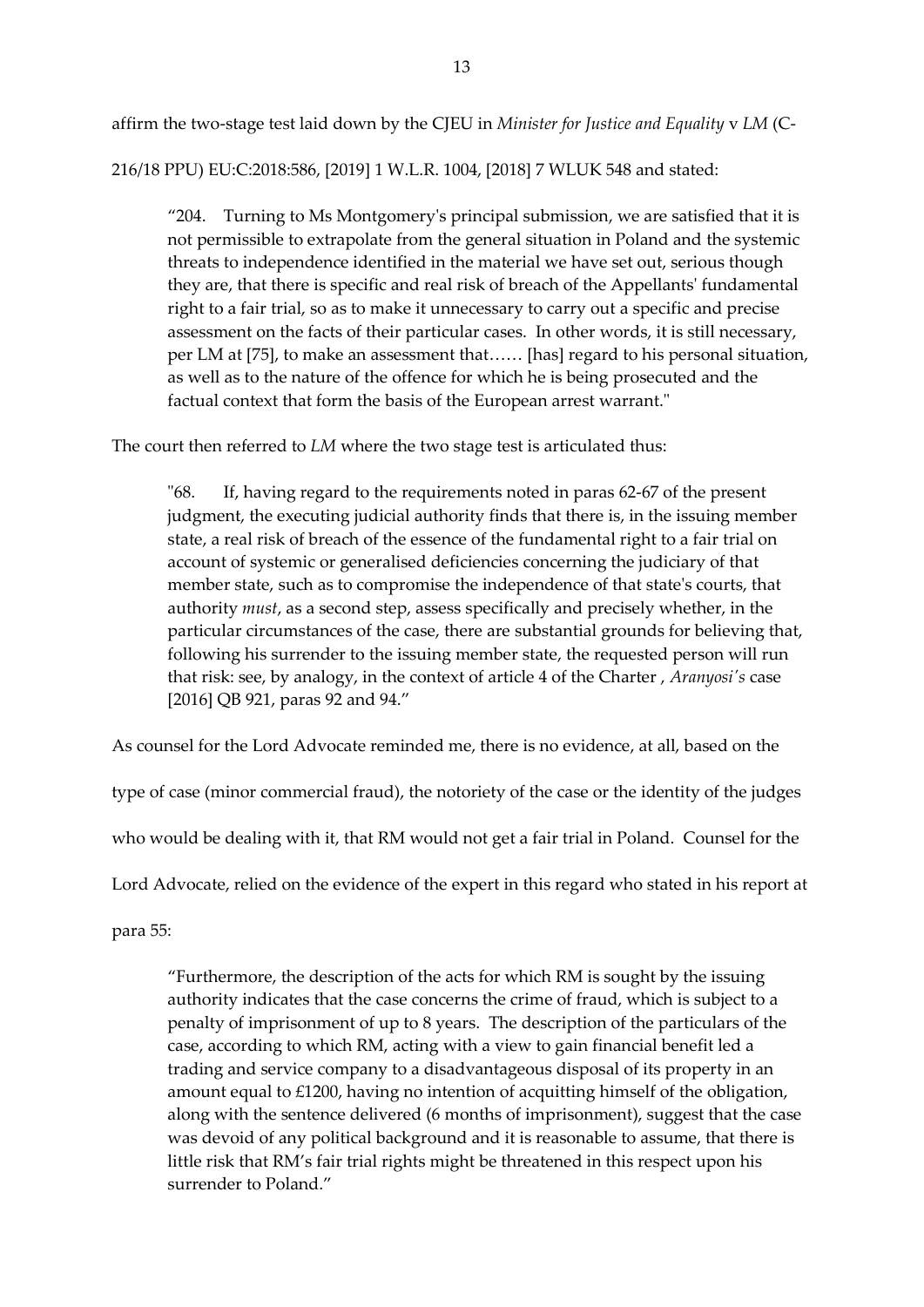Notwithstanding the clear test, set out in *LM,* applied and approved in *Wozniak* v *Poland* no evidence was led in this case to address the second part of the test. On the contrary, the relevant opinion evidence, if accepted, refutes the suggestion RM, specifically and precisely, will not get a fair trial. That, to my mind is fatal to this ground of opposition. All that was presented, was a general argument based on structural criticisms of the constitutional changes affecting the judiciary in Poland, all of which, are set out in *Wozniak* supplemented by the expert in relation to the latest spat between the Polish Supreme Court and the CJEU about the supremacy of European Law. Many public domain documents critical of the present arrangements, regarding the appointment and discipline of judges in Poland, were referred to in the note of argument submitted for RM. All that, in my view, is completely inadequate, to specifically and precisely satisfy the second limb of the two-stage test. I only add, that, based on the evidence of the expert in his comprehensive report, augmented by his oral testimony and the reasoning in *Wozniak* v *Poland*, 2021 WL 04379454 (2021), I consider the first stage of the test in *LM,* is obviously satisfied. The Lord Advocate, did not concede that the first stage of the test was met, albeit the Divisional Court with which I agree found that it had. Accordingly, this ground of appeal fails.

# *Ground 2 – Extradition would be unjust or oppressive by reason of the passage of time in terms of s14 of the Act*

[13] The relevant time line is set out in the case and argument for the Lord Advocate. It is not disputed. It is as follows:

| 27/12/2007 | Commission of the crime.               |
|------------|----------------------------------------|
| 08/10/2010 | Report of the crime to the authorities |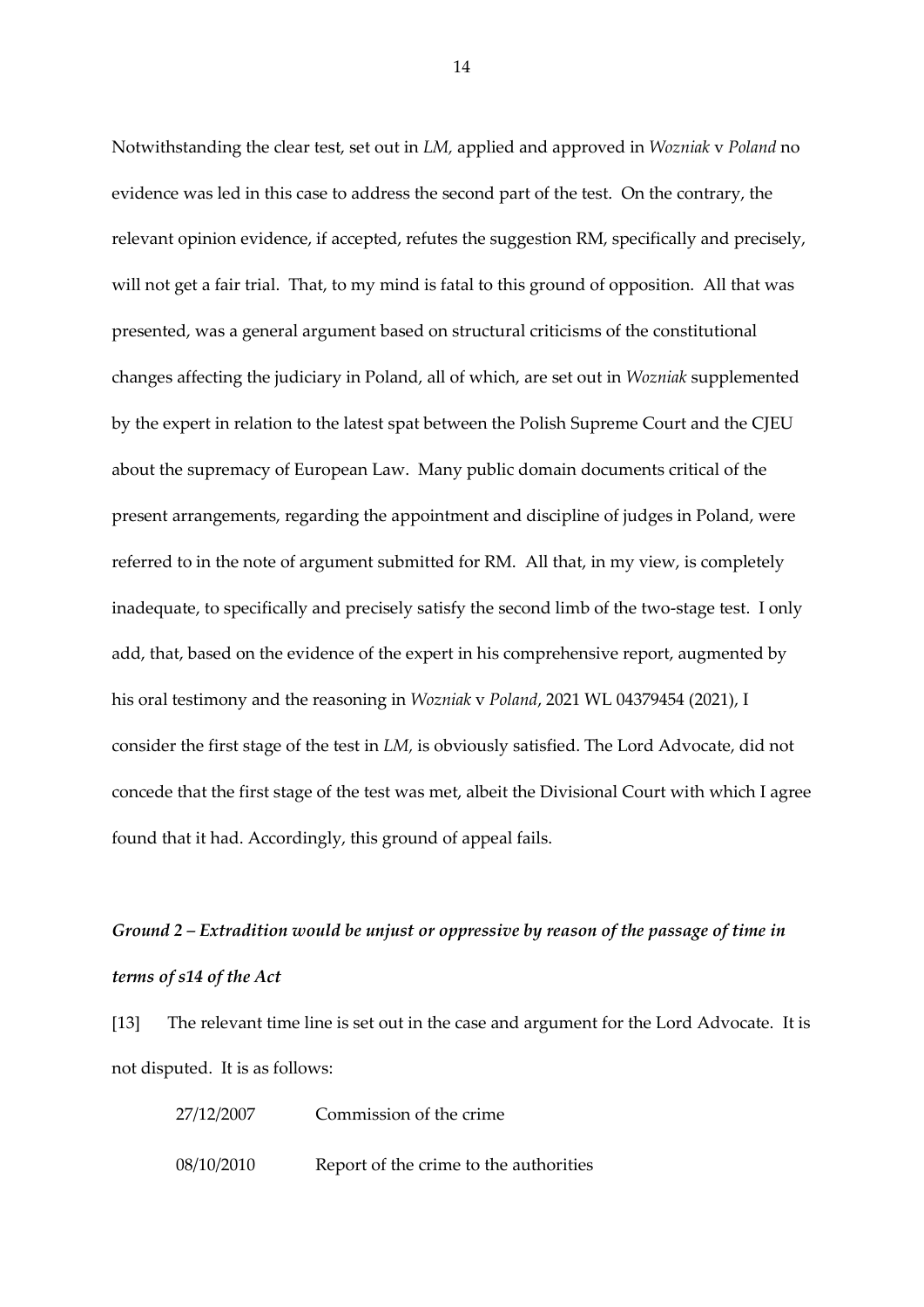| 31/05/2011 | Filing of the indictment with the court after preparatory<br>proceedings                                                                                                                                                                                                                                                                       |
|------------|------------------------------------------------------------------------------------------------------------------------------------------------------------------------------------------------------------------------------------------------------------------------------------------------------------------------------------------------|
| 26/09/2011 | Judgment delivered - the respondent convicted of the<br>crime and sentenced to 6 months' imprisonment<br>suspended for a probationary period of 2 years                                                                                                                                                                                        |
| 06/03/2014 | Order of the court requiring execution of the sentence of 6<br>months' imprisonment in view of the respondent failing to<br>comply with the obligation to redress the damage,<br>followed by (i) a summons voluntary to report to prison to<br>serve the sentence and, subsequently, (ii) orders for the<br>respondent to be brought to prison |
| 08/09/2014 | Order for the convicted person to be searched for under a<br>warrant (or "wanted") notice, following the summons to<br>report to prison and orders for the respondent to be<br>brought to prison                                                                                                                                               |
| 08/04/2015 | Decision to request the issuing of an EAW from the District<br>Court in Wrocław, in light of police enquiries leading to<br>the conclusion that the respondent may be staying in<br>Scotland                                                                                                                                                   |
| 07/09/2016 | Issuing of the EAW by District Court in Wrocław                                                                                                                                                                                                                                                                                                |
| 15/09/2016 | Certification of the EAW                                                                                                                                                                                                                                                                                                                       |
| 30/07/2020 | Arrest of the respondent pursuant to the EAW and<br>appearance in Edinburgh Sheriff Court                                                                                                                                                                                                                                                      |

[14] The law in this area is conveniently stated in *Zengota* v *Circuit Court of Zielona Gora, Poland & Ors* [2017] EWHC 191 (Admin), [2017] 1 W.L.R. 3103, by Cranston J.

"32. Drawing the threads together, the law regarding the bar of oppression through passage of time is as follows: (i) oppression is not easily satisfied and hardship is not enough; (ii) the onus is on the requested person to satisfy the court that it would be oppressive to extradite him by reason of the passage of time; (iii) the requested person must establish a causal link between the passage of time and its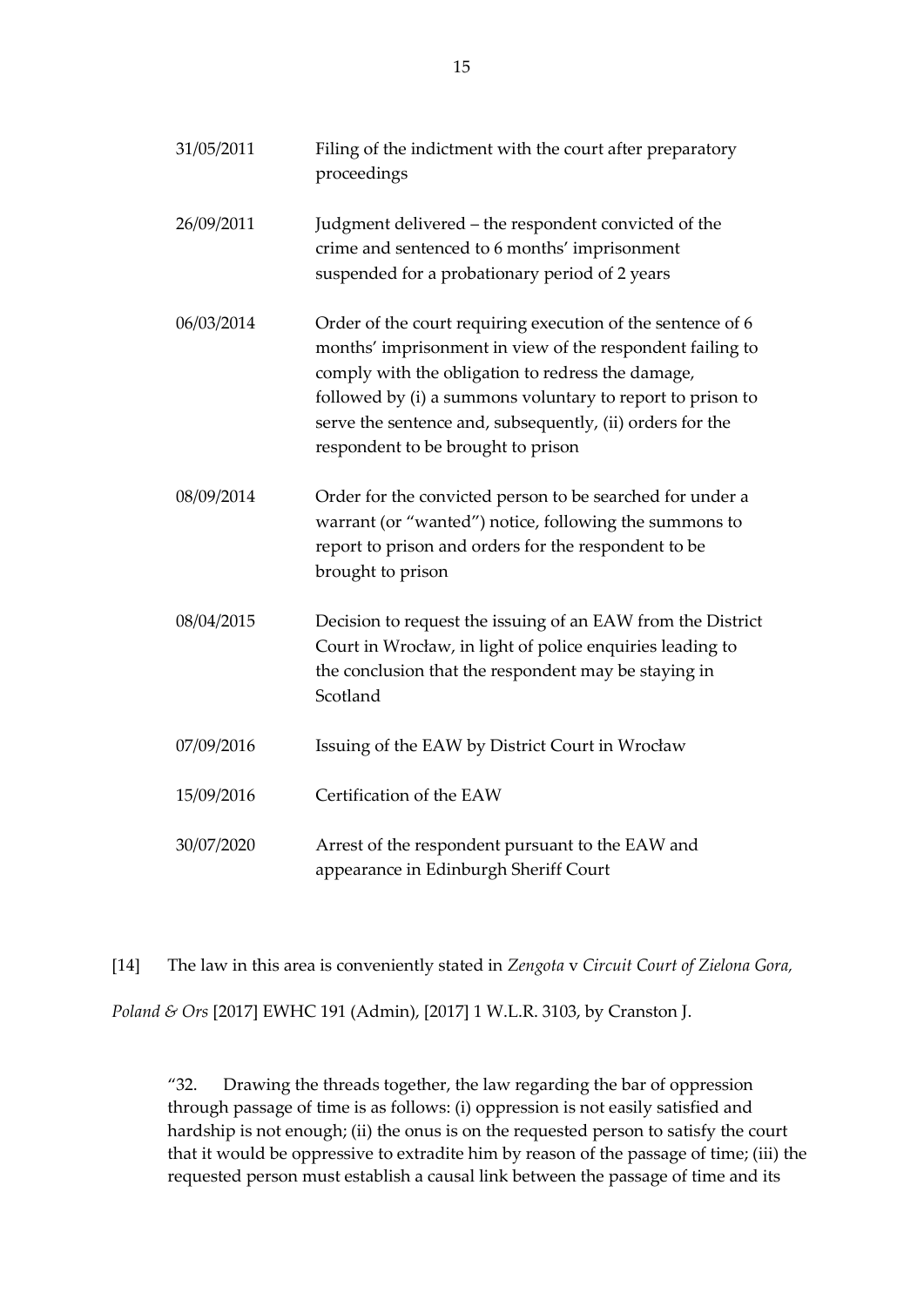oppressive effects through the change in circumstances; (iv) the gravity of the offence is relevant to whether changes in the circumstances of the requested person have occurred which would render his return to stand trial oppressive; (v) if the requested person is a fugitive, he cannot take advantage of oppression, save in the most exceptional circumstances; (vi) the requesting authority must establish that the requested person is a fugitive to the criminal standard; (vii) delay brought about other than by the requested person is not generally relevant since the focus is the effects of events which would not have happened, for example a false sense of security; (viii) it is only in borderline cases, where the accused himself is not to blame, that culpable delay by the requesting state may tip the balance against extradition."

[15] Mr Mackintosh QC, advanced an argument, based on the passage of time between the alleged commission of the offence and the issue by the requesting judicial authority of the EAW. He said, RM is said to have committed the offence on 27 December 2007. The EAW, was issued on 7 September 2016 and certified on 15 September 2016. RM, was arrested and appeared before Edinburgh Sheriff Court on 30 July 2020. There has been a substantial delay of almost nine years between commission of the alleged offence and the issue/certification of the EAW, and a further delay of almost four years before RM's arrest and the commencement of these extradition proceedings. He said, there is no apparent explanation for that delay. Further, he stated RM was simply not informed of any proceedings against him and took reasonable steps to ensure that he would be informed if any such proceedings were intimated to him, by leaving his Scottish address with the Polish prosecutor, having taken his children out of school and informed the education authorities they were moving to Scotland. This argument, was entirely based upon me believing that RM had genuinely informed the Polish authorities of his Scottish whereabouts before he left Poland and was unaware of the live proceedings into the fraud. However, on the facts, I believe he did know about the investigation. I am satisfied, to the criminal standard, that he was questioned about it on 28 April 2011 [albeit he was summoned to the prosecutor's office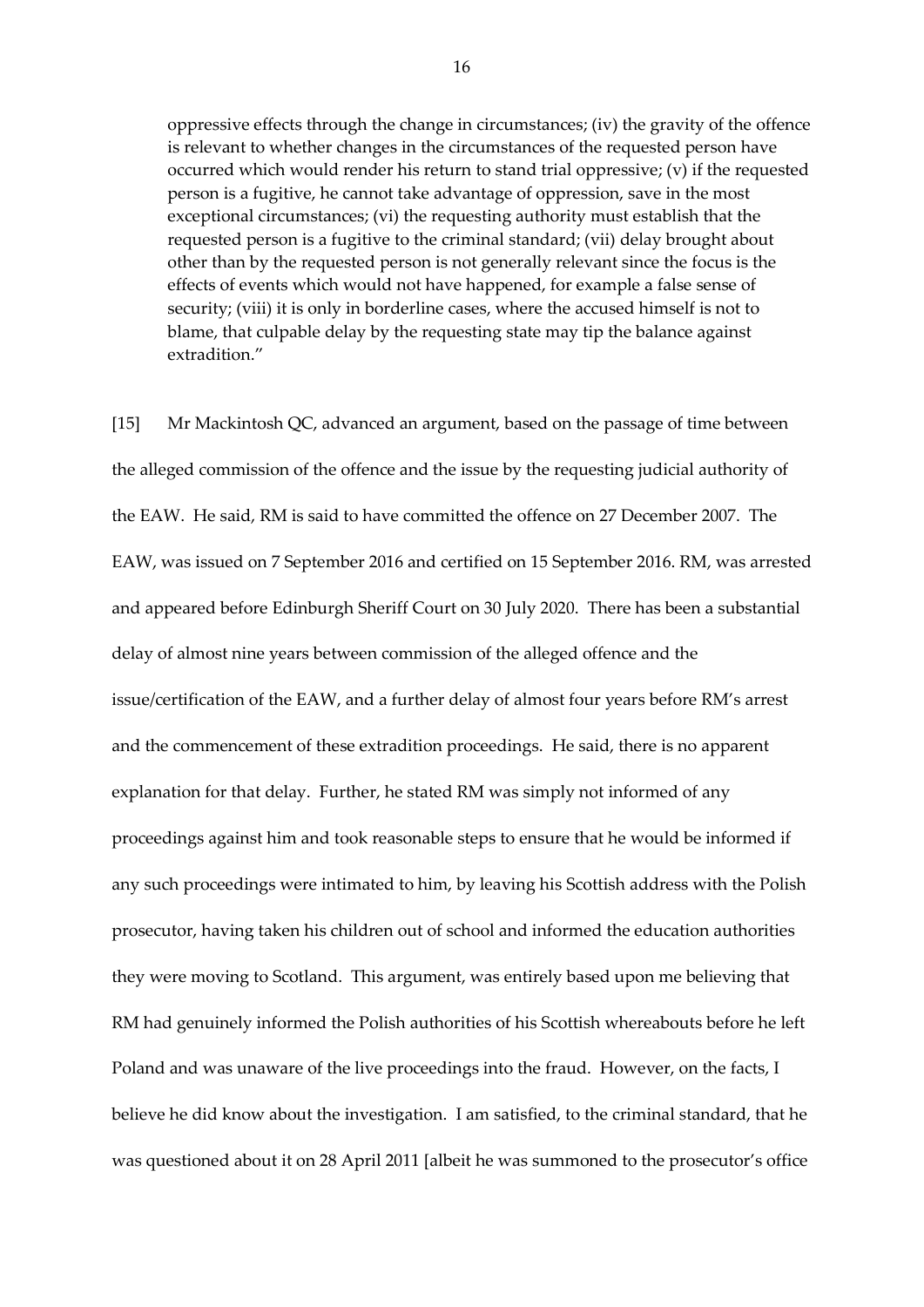as a witness, he was questioned there as a suspect] as the signed record of the interview demonstrates. He was informed, of his obligation to inform the authorities of any change of address. I am satisfied he did not inform the Polish prosecution authorities that he was leaving the country, or where he was going and is a fugitive from justice. The requested person's motive for leaving is irrelevant, if he knows the investigative process implicating him is initiated:

"I consider that a person subject to a suspended sentence who voluntarily leaves the jurisdiction in question, thereby knowingly preventing himself from performing the obligations of that sentence, and in the knowledge that the sentence may as a result be implemented, cannot rely on passage of time resulting from his absence from the jurisdiction as a statutory bar to extradition if the sentence is, as a result, subsequently activated. The activation of the sentence is the risk to which the person has knowingly exposed himself. In my view, such a situation falls firmly within the fugitive principle enunciated in Kakis and Gomes and Goodyer. The fact, if it be the case, that a person's motive for leaving the jurisdiction was economic and not a desire to avoid the sentence, does not make the principle inapplicable." *Wojciech Wisniewski, Tomasz Sapor, Karolina Wirynska v Regional Court of Wroclaw, Poland, Regional Court of Poznan, Poland, District Court in Torun, Poland* [2016] EWHC 386 (Admin), 2016 WL 00750596

The same principle applies here where the requested person leaves after having been interviewed, as a suspect. RM took the risk that these proceedings might come back to haunt him. Accordingly, the passage of time has no purchase in his favour, as he himself created the delay by leaving the Polish jurisdiction when he knew proceedings were extant. Further, I did not consider, nor was it suggested, that there was anything exceptional in the circumstances of this case, which would permit a fugitive not to be extradited. Nor, for that matter, has the exceptionally high test for establishing oppression set out in sec 14 of the 2003 Act been met, see *Lagunionek (Slawomir)* v *Lord Advocate* [2015] HCJAC 53. In fact, there was no evidence offered which addressed or identified any issue of oppression. The expert witness, gave evidence to the contrary. Thus, I decided the question in s11(4) of the Act in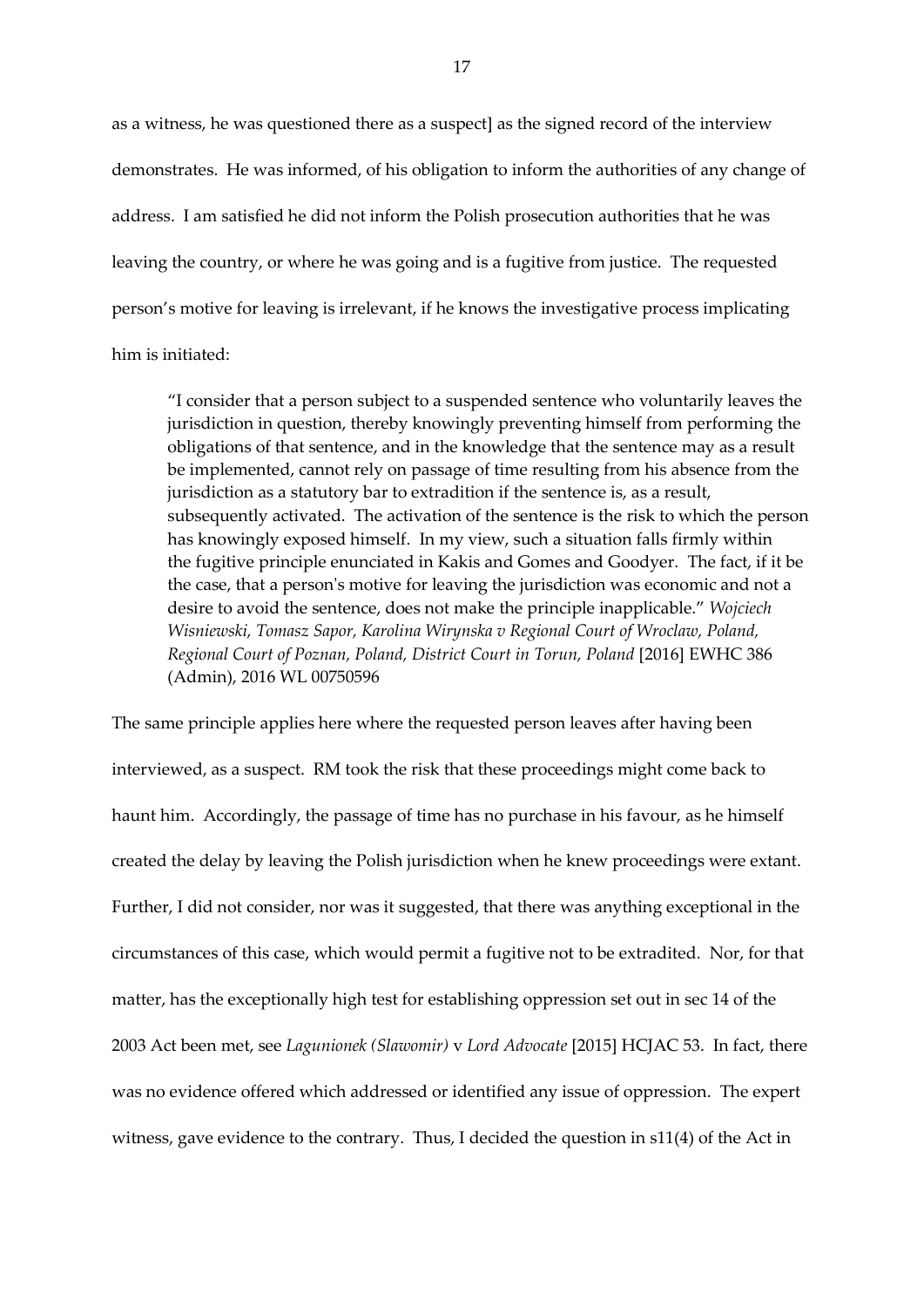the negative and did not discharge RM on that ground. Instead, I was required to consider s20 of the Act.

*Ground 3 – There has been a conviction in absence with no possibility of a retrial contrary to s20 of the Act.*

[16] It was not disputed that RM was subject, to a "default judgment" on 26 September 2011 and sentenced to 6 months custody [the minimum] suspended for 2 years. He was not present at the trial.

[17] For all the reasons I have articulated in support of my view that RM is a fugitive, I consider, these apply equally to the question of his deliberate absence from Poland for his trial. I do not repeat the reasoning but it applies with equal force. Accordingly, I decided the question posed in s20(3) in the affirmative, which required me then to proceed under s21 of the Act.

#### *Ground 4 -Article 6 of the ECHR*

[18] Before addressing s21 of the Act, I should state that RM's position was that he did not know the trial was taking place, nor did he deliberately absent himself and he was accordingly, convicted in his absence, in ignorance of the Polish proceedings and if extradited, on that basis, he is entitled to a retrial in terms of s20(5) of the Act, which it was argued could not be a fair trial because (1) of the various reasons submitted above that a fair trial was no longer possible in Poland given the constitutional lack of independence of the Polish judiciary and (2) on a narrow point of Polish law, spoken to by the expert, namely, a default judgement having been pronounced, that could not be reopened under Polish domestic law and accordingly RM's right to a retrial, if convicted in absence, was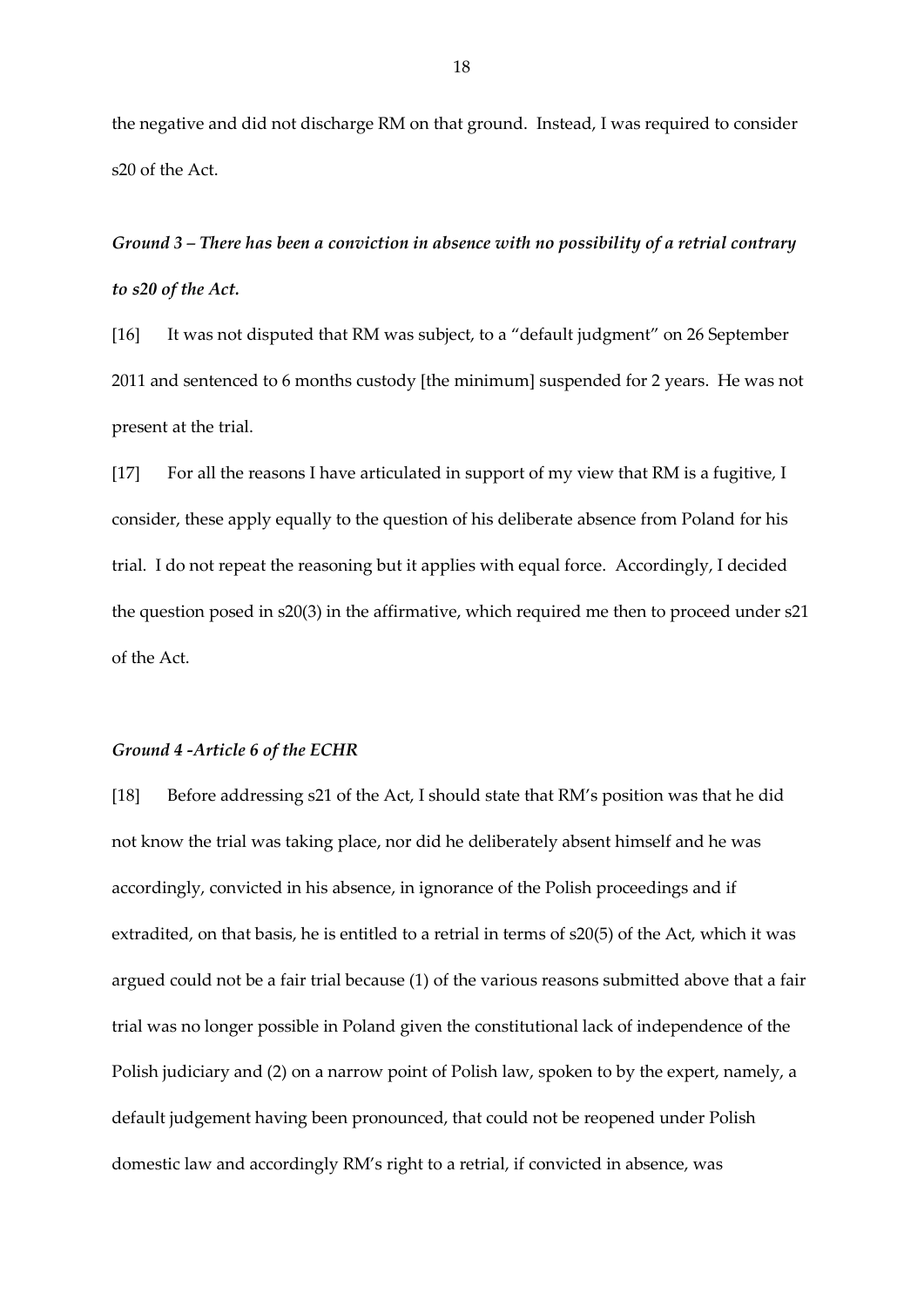undeliverable. Again, this ground of opposition to extradition proceeds upon the basis that RM did not deliberately absent himself [which I rejected] and were he to be returned, any retrial he received, would amount to a flagrant denial of justice for all the same reasons that the Polish judiciary lacks independence. Mr Mackintosh QC re-hashed the arguments relating to the general structural lack of independence of the Polish judiciary and argued that was enough to justify discharge of the requested person. He asserted that *LM* and *Wozniak* were wrongly decided, partly under reference to recent ECtHR jurisprudence relating to litigation by Polish judges. However, I considered that *LM* was binding on me and that *Wozniak* was highly persuasive. The test which had to be applied in deciding whether a flagrant denial of justice would arise in any given case, was the two-stage test articulated in *LM,* which was approved and applied in *Wozniak*. Furthermore, the expert stated, there was no reason relating to the identity of the judge who granted the EAW, the nature of the offence and its lack of notoriety, in any way, that indicated RM could not get a fair trial in Poland. Further, the random nature of the appointment of judges to cases meant it was impossible to say who would hear any re-trial in his case. In my opinion, this ground of opposition also fails because the requested person has not even tried to demonstrate specifically and precisely how he would not get a fair trial if returned. Notwithstanding that, I rejected the factual basis of this ground of opposition, that RM did not deliberately absent himself. Thus I rejected this ground also.

## *Right to a retrial in terms of s20(5) of the Act.*

[19] The expert gave oral evidence, which reflects his report where he states:

"[36] Article 540b § 1 of CCP [Polish Criminal Code] provides that judicial proceedings concluded with a final and binding court judgment may be reopened at the request of the accused, submitted within a final time limit of one month as of the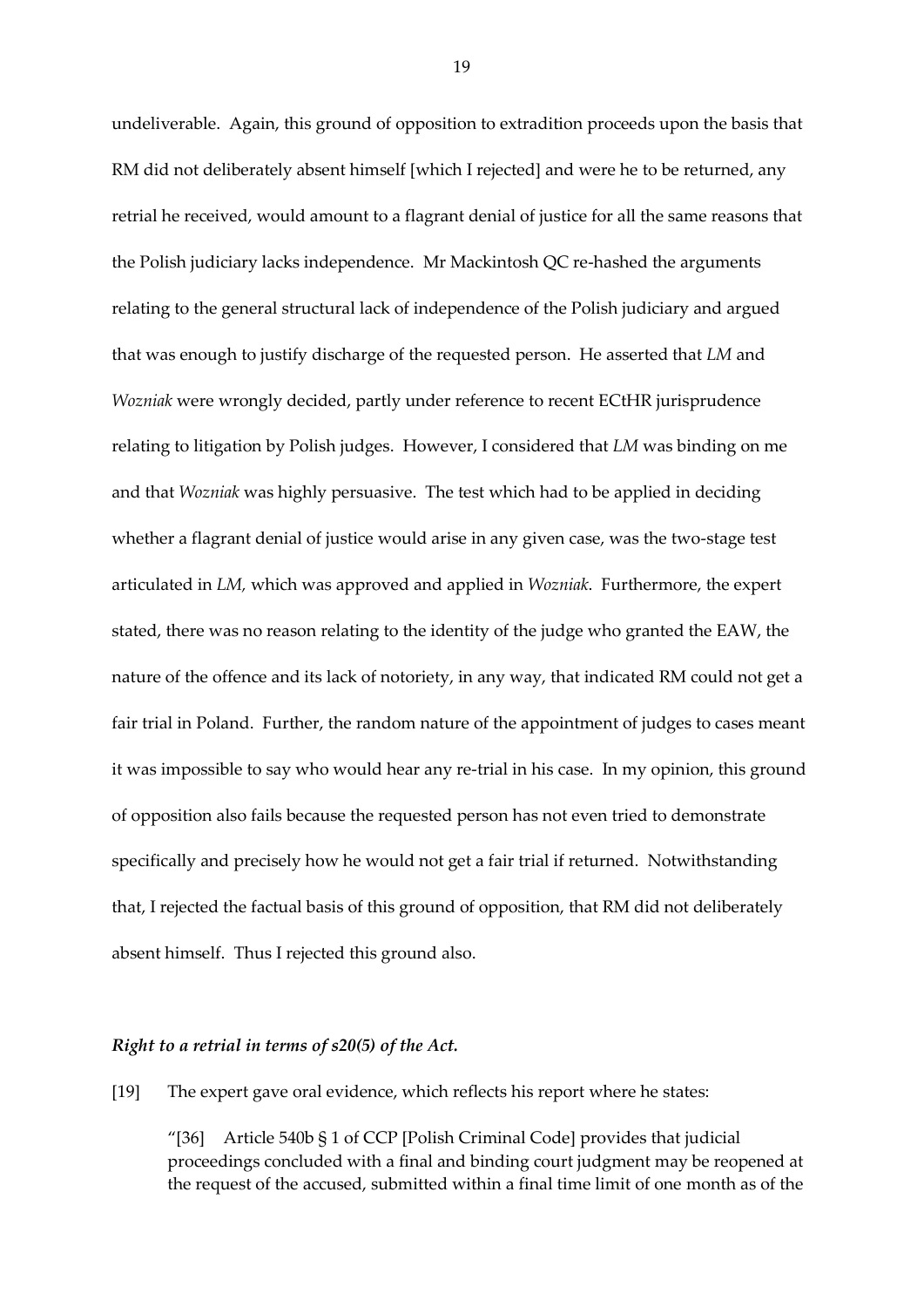day on which he learns of the judgment issued against him, if the case is heard in the absence of the accused, who was not served a notification of the date of the hearing or trial, or such a notification was not served on him personally and he is able to prove that he was not aware of the date and the possibility of a judgment being delivered in his absence. However, this right is limited. According to Art. 540b § 2 CCP, the right to request re-opening of proceedings, does not apply in cases of presumption of delivery of the judgement (Art. 133 § 2 CCP), when the sentenced person was unable or unwilling to confirm receipt of the delivery (Art. 136 § 1 CCP), and when the sentenced person changes address and does not inform the authority conducting the proceedings about such change (Art. 139 § 1 CCP), and also if the defence counsel has participated in the trial or hearing. Consequently, it is not certain that RM will be given the opportunity to reopen the case."

As I understood this argument, RM is saying that because the "default judgment" against him was served on him at his deemed address in Poland [his domicile of citation], if the Polish courts, on his return, holds, that he left without informing them of a change of address then he is not entitled to a re-trial. This argument only has traction, in my opinion, if he had not deliberately absented himself, which, I hold on the facts he did. Further, I do not consider that the point is sound under reference to *The Lord Advocate Italian Republic Court of Trieste* v *Shkelquim Daja* [2021] HCJAC 31 citing Rafferty LJ in *Nastase* v *Italy* [2012] EWHC 3671 (Admin) at paragraphs 45 and 48 where she stated:

"The existence of procedural steps does not remove the entitlement to a retrial. Rather, the Italian authorities must be permitted to regulate their own proceedings by imposition of their own rules. Section 20 may create entitlements, but procedural rules set parameters within which such rights are exercisable…" "A tribunal re-opening proceedings and renewing the evidence should be permitted to regulate evidence as it sees fit. Such a course would plainly be Article 6 compliant."

Had I required to decide this issue, I would have followed the same reasoning in relation to the Polish courts. However, the issue was irrelevant standing my decision that RM deliberately absented himself. Counsel for the Lord Advocate, informed me that the position of the requesting judicial authority was that RM had not attended for trial when duly summoned ,at the only domicile of citation they had. He was informed, of the legal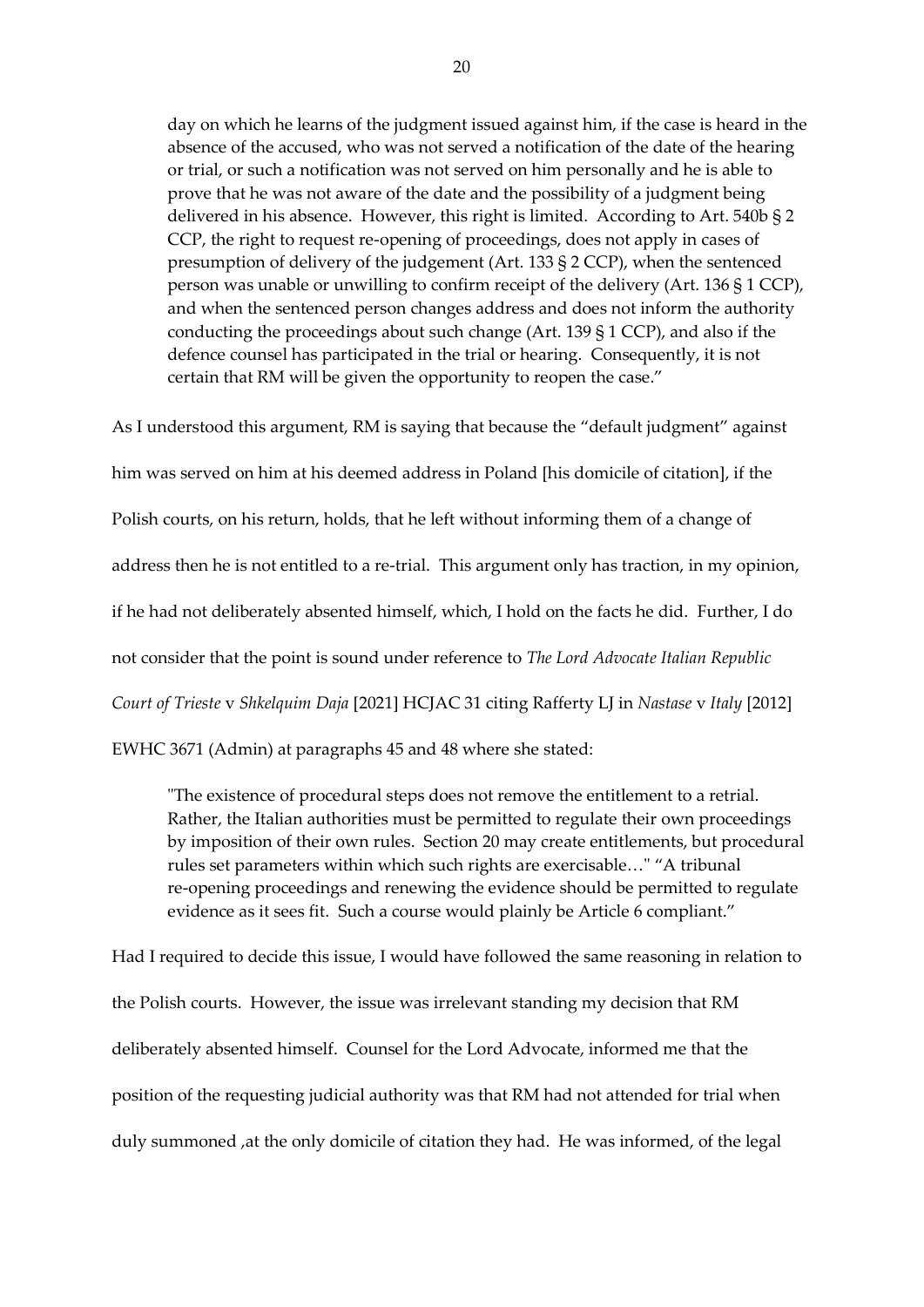requirement to intimate a change of address at the interview of 28 April 2011. He did not do that. The default judgment, which passed against him, due to his failure to appear for trial was unexceptional. In my opinion, any argument about RM's inability to re-open the case against him, if extradited, is academic on the facts of this case. The expert said, that RM was cited to the interview of 28 April 2011, as a witness but interviewed as a suspect. He said, this was not an uncommon practice in the 1990s and 2000s in Poland. However, the Polish Appeal Court tended to excuse this kind of irregularity. Whether RM was treated fairly at that interview, was not a matter for me because he deliberately absented himself.

[20] Mr Mackintosh QC, argued that RM had not deliberately absented himself and told the Polish authorities of his Scottish address. Thereafter, he had heard nothing of the proceedings against him in Poland, until the EAW was executed. Counsel for the Lord Advocate, invited me to make a finding to the contrary effect and relied on a number of authorities which plainly demonstrate that a requested person who has deliberately absented himself cannot benefit from a procedural hiatus, based on non-personal service of the court summons. These include *Dziel* v *District Court in Bydgoszcz, Poland* [2019] EWHC 351 (Admin) [2019] 2 WLUK 339 *per* Ousley J:

"28. The upshot of the authorities is quite clear. The relationship between the proper interpretation or application of 'deliberate absence' and the fair trial rights in [article 6 ECHR](https://uk.westlaw.com/Document/IAE1FBD48E5924705BFBD5299078ED2BC/View/FullText.html?originationContext=document&transitionType=DocumentItem&ppcid=005fadd1c68549f4870c3d8506651351&contextData=(sc.Search)) is referred to in [34(ii)] of *[Cretu](https://uk.westlaw.com/Document/I3405EA80DC9C11E595EEECC44DD6B226/View/FullText.html?originationContext=document&transitionType=DocumentItem&ppcid=005fadd1c68549f4870c3d8506651351&contextData=(sc.Search))* and [80-81] of *Zagrean* . [S20](https://uk.westlaw.com/Document/ICC38D9E0E45211DA8D70A0E70A78ED65/View/FullText.html?originationContext=document&transitionType=DocumentItem&ppcid=005fadd1c68549f4870c3d8506651351&contextData=(sc.Search)) is intended to ensure that a person whose extradition is sought to serve a sentence after a conviction in his absence has the right to a retrial unless he has already been present at his trial or was properly notified of it and deliberately absented himself. Its purpose is to ensure that no one is surrendered where that would mean a breach of their fair trial rights. A person will be taken to have deliberately absented himself from his own trial where the fault was his own conduct in leading him to be unaware of its date and place, through deliberately putting it beyond the power of the prosecutor or court to inform him. This includes breaching his duty to notify them of his changes of address, deliberately ignoring the court process. In such circumstances, there is no need for the further questions in  $s20(4)$  and onwards of the **[Extradition Act](https://uk.westlaw.com/Document/I5F98D210E42311DAA7CF8F68F6EE57AB/View/FullText.html?originationContext=document&transitionType=DocumentItem&ppcid=005fadd1c68549f4870c3d8506651351&contextData=(sc.Search))** to be considered. Extradition follows."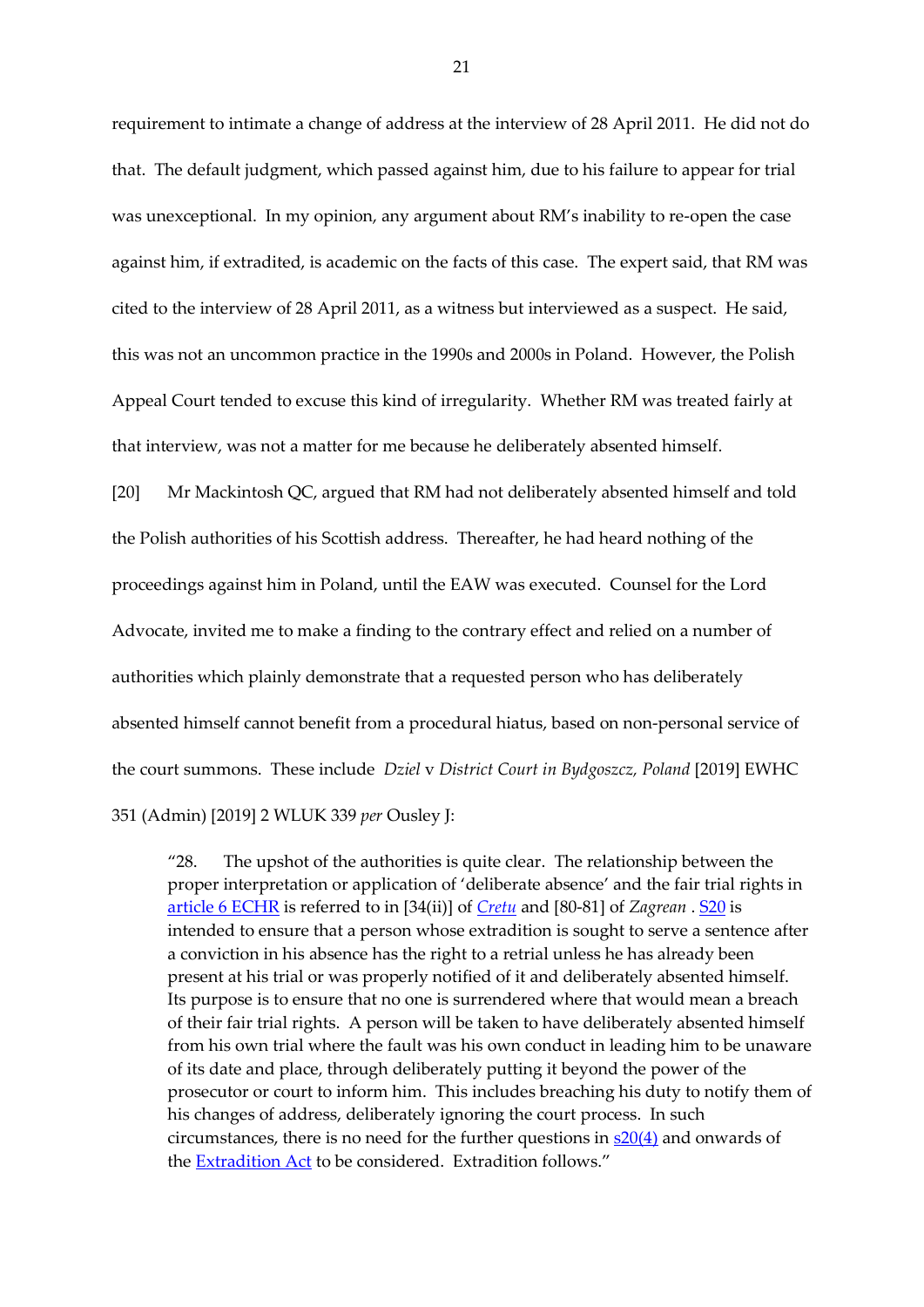I agree that is the consequence of RM's failure to notify the Polish authorities of his change of address. Furthermore, counsel for the Lord Advocate, relied on certain observations of Hickinbottom J in *Stryjecki* v *Lublin District Court* [2016] EWHC 3309 (Admin) [2016] 12 WLUK 637 particularly article vii, below, which was approved by the Divisional Court in

*Bialkowski* v *Regional Court in Kielsce, Poland* [2019] EWHC 1253 (Admin) [2019] 5 WLUK 281:

"49. The proper approach to the concept of a person 'deliberately absenting himself from his trial' in this context has been considered in a number of recent cases to which I was referred, notably (in chronological order) Cretu (especially at [19], [34](i) and [35]), the judgment of the Court of Justice of the European Union in Openbaar Ministerie v Dworzecki (2016) C-108/16 PPU (24 May 2016), and *[The Court](https://uk.westlaw.com/Document/IDF042610A4D111E6B10CCBB9F33FF159/View/FullText.html?originationContext=document&transitionType=DocumentItem&ppcid=2631de03b8f242bab1816de256dc6f9d&contextData=(sc.DocLink))  [in Mures and the Bistrita-Nasaud Tribunal, Romania v Zagrean \[2016\] EWHC 2786](https://uk.westlaw.com/Document/IDF042610A4D111E6B10CCBB9F33FF159/View/FullText.html?originationContext=document&transitionType=DocumentItem&ppcid=2631de03b8f242bab1816de256dc6f9d&contextData=(sc.DocLink))  [\(Admin\)](https://uk.westlaw.com/Document/IDF042610A4D111E6B10CCBB9F33FF159/View/FullText.html?originationContext=document&transitionType=DocumentItem&ppcid=2631de03b8f242bab1816de256dc6f9d&contextData=(sc.DocLink))* (at [62] and following). Cretu and Zagrean were each heard by a Division of this court.

50. In respect of <u>[section 20\(3\)](https://uk.westlaw.com/Document/ICC38D9E0E45211DA8D70A0E70A78ED65/View/FullText.html?originationContext=document&transitionType=DocumentItem&ppcid=2631de03b8f242bab1816de256dc6f9d&contextData=(sc.DocLink))</u>, read in the light of <u>article  $4a(1)$ </u>, the following propositions, relevant to this appeal, can be drawn from these cases.

i) It is for the requesting judicial authority to prove, to the criminal standard, that the requested person has 'deliberately absented himself from his trial'.

ii) 'Trial' is not a reference to the general prosecution process, but rather the trial as an event with a scheduled time and venue which resulted in the decision.

iii) The EAW system is based on trust and confidence as between territories. Consequently, where the EAW contains a statement from the requesting judicial authority as required by paragraph 4A(1)(a) of the Framework Decision, that will be respected and accepted by the court considering the extradition request, unless the statement is ambiguous (or, possibly, if there is an argument that the warrant is an abuse of process). If the statement is unambiguous, the court will not conduct its own examination into those matters, nor will it press the requesting authority for further information.

iv) If the statement in the EAW is ambiguous or confused ( *a fortiori* , if there is no statement at all), then it is open to the court considering the request to conduct its own assessment of whether the requested person was summoned in person or, by other means, actually received official information of the scheduled date and place of that trial, on the evidence before it, the burden being born by the requesting authority to the criminal standard.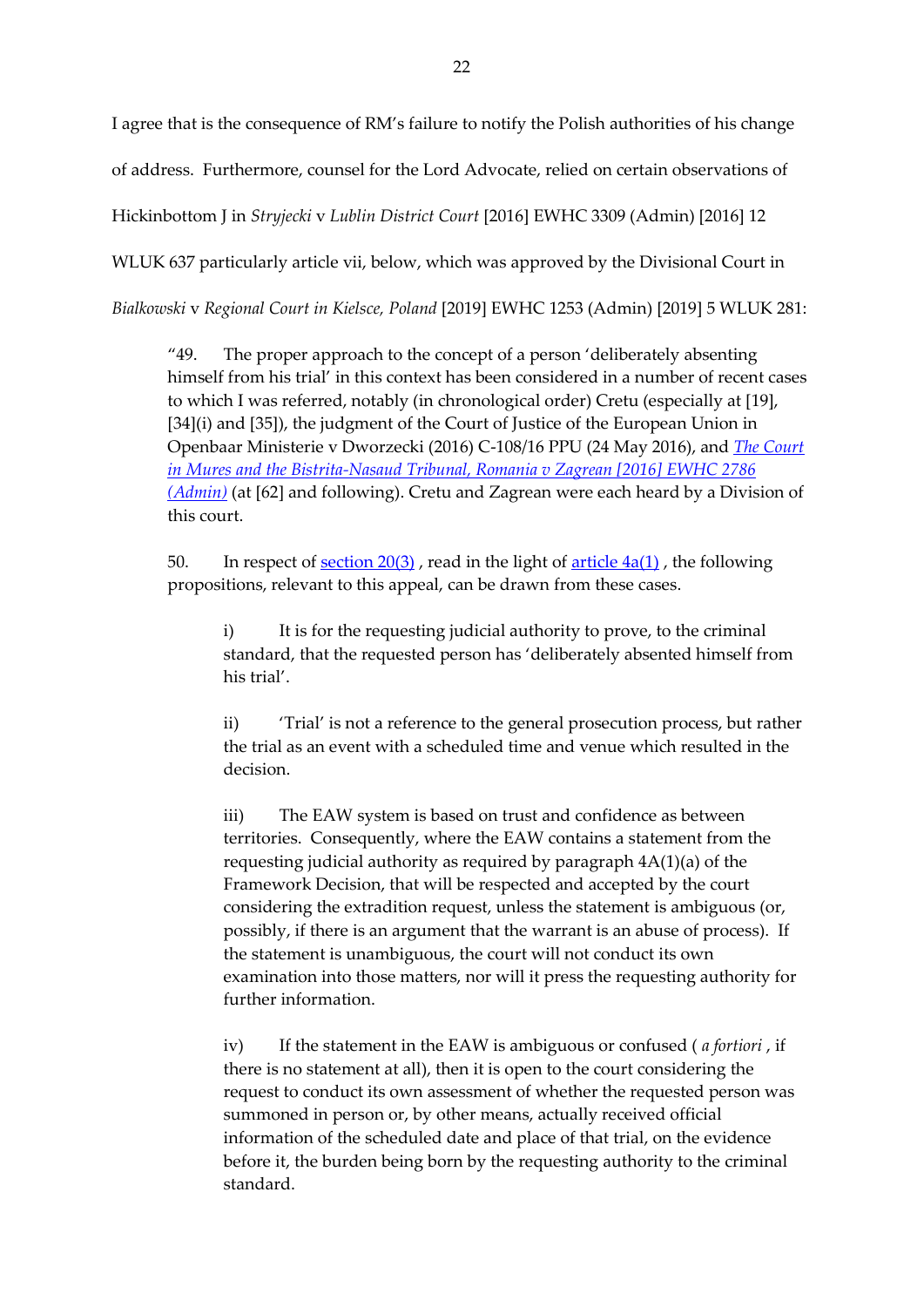v) 'Summoned in person' means personally served with the relevant information. If there has not been such service, generally the requesting authority must unequivocally establish to the criminal standard that the person actually received the relevant information as to time and place. It is insufficient for the requesting authority to show merely that the domestic rules as to service of such a summons were satisfied, if it is not established that the person actually received the trial information.

vi) Establishment of the fact that the requested person has taken steps which make it difficult or impossible for the requesting state to serve the requested person with documents which would have notified him of the fact, date and place of the trial is not in itself proof that the requested person has deliberately absented himself from his trial.

vii) However, where the requesting authority cannot establish that the person actually received that information, because of 'a manifest lack of diligence' on the part of the requested person, notably where the person concerned has sought to avoid service of the information so that his own fault led the person to be unaware of the time and place of his trial, the court may nevertheless be satisfied that the surrender of the person concerned would not breach his rights of defence."

I am satisfied that there had been a manifest lack of diligence on the part of RM. He left Poland without telling the authorities where he could be contacted. In my opinion, this was largely to seek a better life in Scotland but also to turn his back on the fraud case, which he was questioned about. Accordingly, it was his own deliberate act, which led to him being unaware of the precise time date and place of his Polish trial. The requesting authority sought to lodge further proof of service of the summons at the Polish domicile of citation of RM, on the morning of the proof. This was objected to and I disallowed this as it had not been translated from Polish to English and it came too late. Counsel also referred me to a case of the CJEU In Case C-108/16 PPU Paweł Dworzecki, which confirms the position in EU law:

"50 Furthermore, as the scenarios described in Article  $4a(1)(a)(i)$  of Framework Decision 2002/584 were conceived as exceptions to an optional ground for nonrecognition, the executing judicial authority may in any event, even after having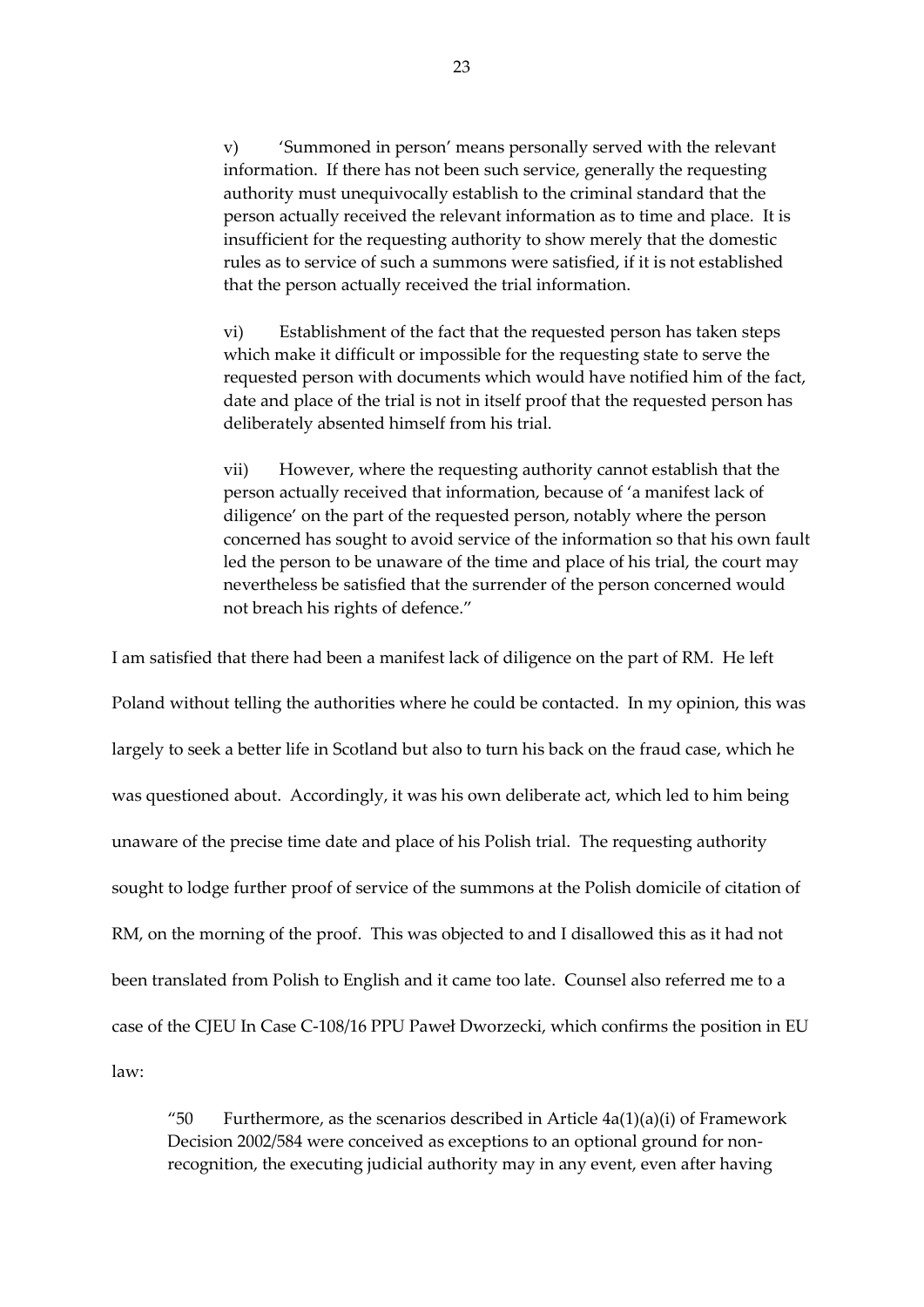found that they did not cover the situation at issue, take into account other circumstances that enable it to be assured that the surrender of the person concerned does not mean a breach of his rights of defence.

51 In the context of such an assessment of the optional ground for nonrecognition, the executing judicial authority may thus have regard to the conduct of the person concerned. *It is at this stage of the surrender procedure that particular attention might be paid to any manifest lack of diligence on the part of the person concerned, notably where it transpires that he sought to avoid service of the information addressed to him*." [Emphasis added].

During his submissions, counsel for the Lord Advocate stated, in line with the expert's opinion, that RM could not reopen his case according to Polish domestic law because the default judgment against him followed on deemed service at his official address albeit that had been abandoned before the summons arrived. Having held RM was deliberately absent I considered this to be irrelevant.

#### *Ground 5 – s21 and Article 8 of the ECHR; the Celinski balance.*

[21] As a preliminary, I repeat that in relation to their family circumstances in Scotland and Poland before their arrival here, I found RM and EM to be credible and reliable. I only disbelieved them in relation to their evidence about the circumstances surrounding the potential prosecution of RM in Poland and what they knew and did in response to that. I watched EM very carefully when she was giving evidence, she was obviously telling the truth, when she explained that she would not relocate the children to Poland.

## *Submissions.*

[22] Mr Macintosh QC, referred me to the test in *Polish Judicial Authorities* v *Adam Celinski & others [2015] EWHC 1274 (Admin)*. He argued that there was a strong argument for discharging RM, on the basis of an Article 8 breach. He reminded me that RM had never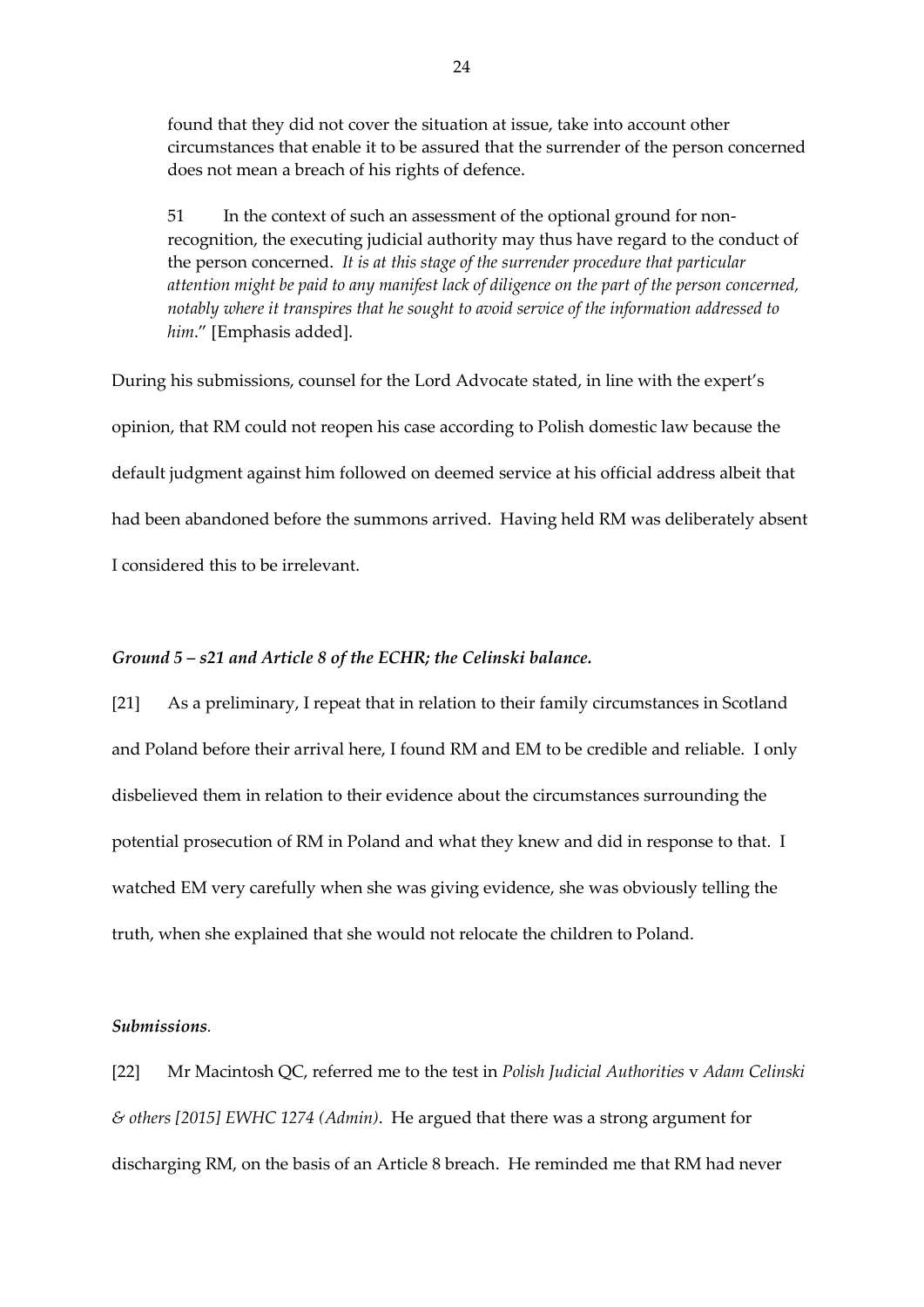been in serious trouble in this country, which I accepted. He referred to RM's large dependent family, his good job from which he supports his wife and children and has done so since his arrival in Scotland. RM is the main breadwinner for the family. He has been employed in a position of responsibility, by the same employer, for the decade he has been in Scotland. His wife does not work and stays at home to raise the children. The family would suffer serious financial and other hardship if RM were to lose his job upon extradition. He said the crime committed, while not trivial was not in a league with the crimes dealt with in *HH, Norris, Celinski* and *H* involving as they did international drug dealing and serious crime. He said RM's crime was one of low scale financial value. He recognised the public interest inherent in extradition obligations being seen to be met and the importance of the UK not being seen to be a haven for criminals. He argued that the passage of time, some 14 years, since the fraud reduced the weight of the public interest in enforcing the judgment. He also referred to "Brexit uncertainty", if RM were returned to Poland to serve his sentence. The question being whether he would be able to return to this country with a criminal record. I thought this raised the danger of speculation about the future. I was referred to *Antochi* v *Germany* [2020] EWHC 3092 (Admin), *per* Fordham J at paras 50-51, where he said:

"50. The question is whether it is appropriate to factor 'Brexit uncertainty' into the [Article](https://uk.westlaw.com/Document/I13AEBA7190CB4FD6878845F048D2A987/View/FullText.html?originationContext=document&transitionType=DocumentItem&ppcid=9cdb7c1b84984eb58dc2dcd2514e4099&contextData=(sc.Search)) 8 analysis and, if so, in what way. Nobody disputes that the uncertainty in relation to Brexit raises a very real question as to whether or not the Appellant would be able to come back and re-establish her family life in the United Kingdom, were she to be extradited to Germany and present thereafter for whatever time it takes for the legal process to be completed, including any penal measure requiring the Appellant to be in Germany. Mr Swain accepted that this is a factor which can properly be taken into account as relevant, as a subjective matter, to the *'anguish'*  which the Appellant (and other family members) will experience through extradition taking place. He cited *Zapala* v *[Circuit Court, Warsaw, Poland \[2017\] EWHC 322](https://uk.westlaw.com/Document/I1F930D50FA9911E69961C9D81ACC1B03/View/FullText.html?originationContext=document&transitionType=DocumentItem&ppcid=9cdb7c1b84984eb58dc2dcd2514e4099&contextData=(sc.Search))  [\(Admin\)](https://uk.westlaw.com/Document/I1F930D50FA9911E69961C9D81ACC1B03/View/FullText.html?originationContext=document&transitionType=DocumentItem&ppcid=9cdb7c1b84984eb58dc2dcd2514e4099&contextData=(sc.Search))* at paragraph 23(ix). I agree. Beyond that, submitted Mr Swain, it is 'harder to say' that it feeds into the  $\frac{\text{Article 8}}{\text{6}}$  $\frac{\text{Article 8}}{\text{6}}$  $\frac{\text{Article 8}}{\text{6}}$  analysis as an objective feature. He pointed out that it could arise in very many cases. Ultimately, his submission was this: a district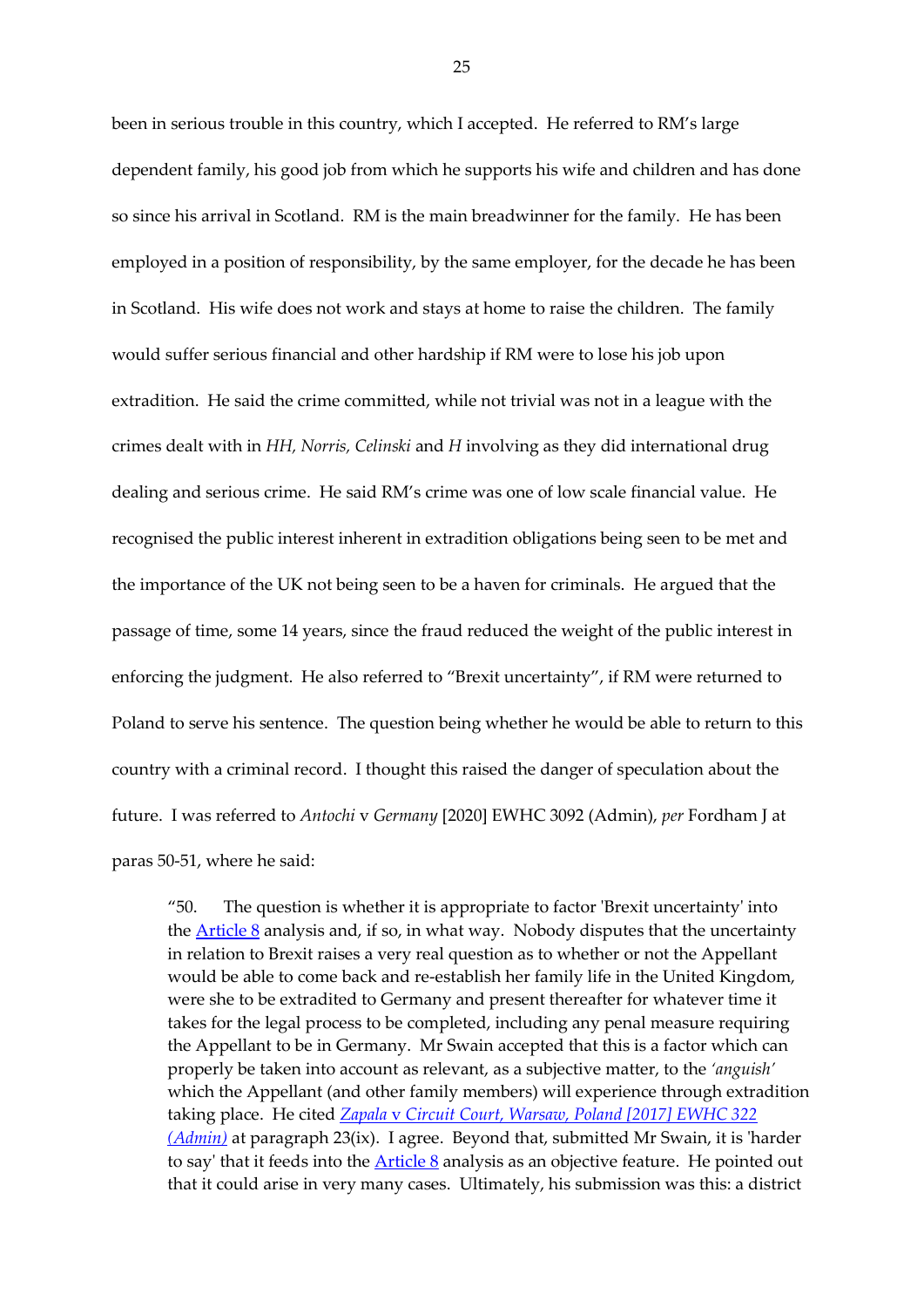judge 'may' look at the risks arising from Brexit uncertainty as an objective factor, but is not 'obliged' to do so; the District Judge was entitled to, but this Court should not. Ms Westcott, drew my attention to *Sobczyk* v *[Circuit Court in Katowice, Poland \[2017\]](https://uk.westlaw.com/Document/I95E672E0E5A211E7BD13D6E6B3353803/View/FullText.html?originationContext=document&transitionType=DocumentItem&ppcid=9cdb7c1b84984eb58dc2dcd2514e4099&contextData=(sc.Search))  [EWHC 3353 \(Admin\)](https://uk.westlaw.com/Document/I95E672E0E5A211E7BD13D6E6B3353803/View/FullText.html?originationContext=document&transitionType=DocumentItem&ppcid=9cdb7c1b84984eb58dc2dcd2514e4099&contextData=(sc.Search))* at paragraph 22, a case in which the Divisional Court said that an argument based on Brexit uncertainty had '*no merit'* because the position was '*highly uncertain'* and '*it would be quite wrong for this Court to speculate as to what … arrangements would apply'*.

51. In my judgment, Mr Swain is correct to accept that – in principle – Brexit uncertainty should be taken into account in the [Article](https://uk.westlaw.com/Document/I13AEBA7190CB4FD6878845F048D2A987/View/FullText.html?originationContext=document&transitionType=DocumentItem&ppcid=9cdb7c1b84984eb58dc2dcd2514e4099&contextData=(sc.Search)) 8 analysis as a subjective factor (relevant to '*anguish'*), and that it can be taken into account in the [Article](https://uk.westlaw.com/Document/I13AEBA7190CB4FD6878845F048D2A987/View/FullText.html?originationContext=document&transitionType=DocumentItem&ppcid=9cdb7c1b84984eb58dc2dcd2514e4099&contextData=(sc.Search)) 8 analysis as an objective factor, and that all of this is so, notwithstanding that the Court should not speculate. What I cannot accept is his submission that this Court should not take Brexit into account as an objective factor. Mr Swain's submission was that it is 'impossible to say' what the future holds: it is 'impossible to say' that the Appellant would be able to come back to the family home in the United Kingdom; and it is 'impossible to say' that she would not be. Once it is accepted – rightly, in my judgment – that the uncertainty should feature as a subjective factor, and can feature as a subjective factor, it is in my judgment unpersuasive to shut out the objective factor in this appeal. Especially where the Judge (i) listed it as a factor against extradition (ii) recorded that it was inappropriate to speculate but (iii) said no more about whether he was discounting any substantial weight (subjective or objective) in the light of (ii).

52. In my judgment, there is no reason why the uncertainty should be taken into account only as a 'subjective' factor (relevant to 'anguish') and not as an objective factor."

Mr Mackintosh further relied on *Rybak* v *Poland* [2021] EWHC 712 (Admin), *per* Cranston J at

para 36:

"36. In my view, the District Judge ought to have taken into account the potential difficulties in the appellant returning to the UK as an express factor in the *Celinski* balancing exercise. His decision was handed down on 21 January 2020, two days before the [European Union \(Withdrawal Agreement\) Act 2020](https://uk.westlaw.com/Document/I9B2F40003EB111EAB784D3F81CE38526/View/FullText.html?originationContext=document&transitionType=DocumentItem&ppcid=721d037370c543d0868b8d0a834c18a2&contextData=(sc.Search)&comp=wluk) became law. It was clear that free movement between the UK and the European Union would come to an end at some point. Well before the decision, the offer to EU citizens of settled status was in the public domain. The appellant's wife had applied for and obtained it in July 2019. Although there are some doubts about whether or not the appellant could have applied, he did not, and he has given an explanation. In any event, it seems that EU citizens without settled status will be on a similar footing as others seeking entry clearance to the UK and it has been common knowledge for many years that criminal convictions, and other signs of poor character, negatively affect applications for leave to enter the UK."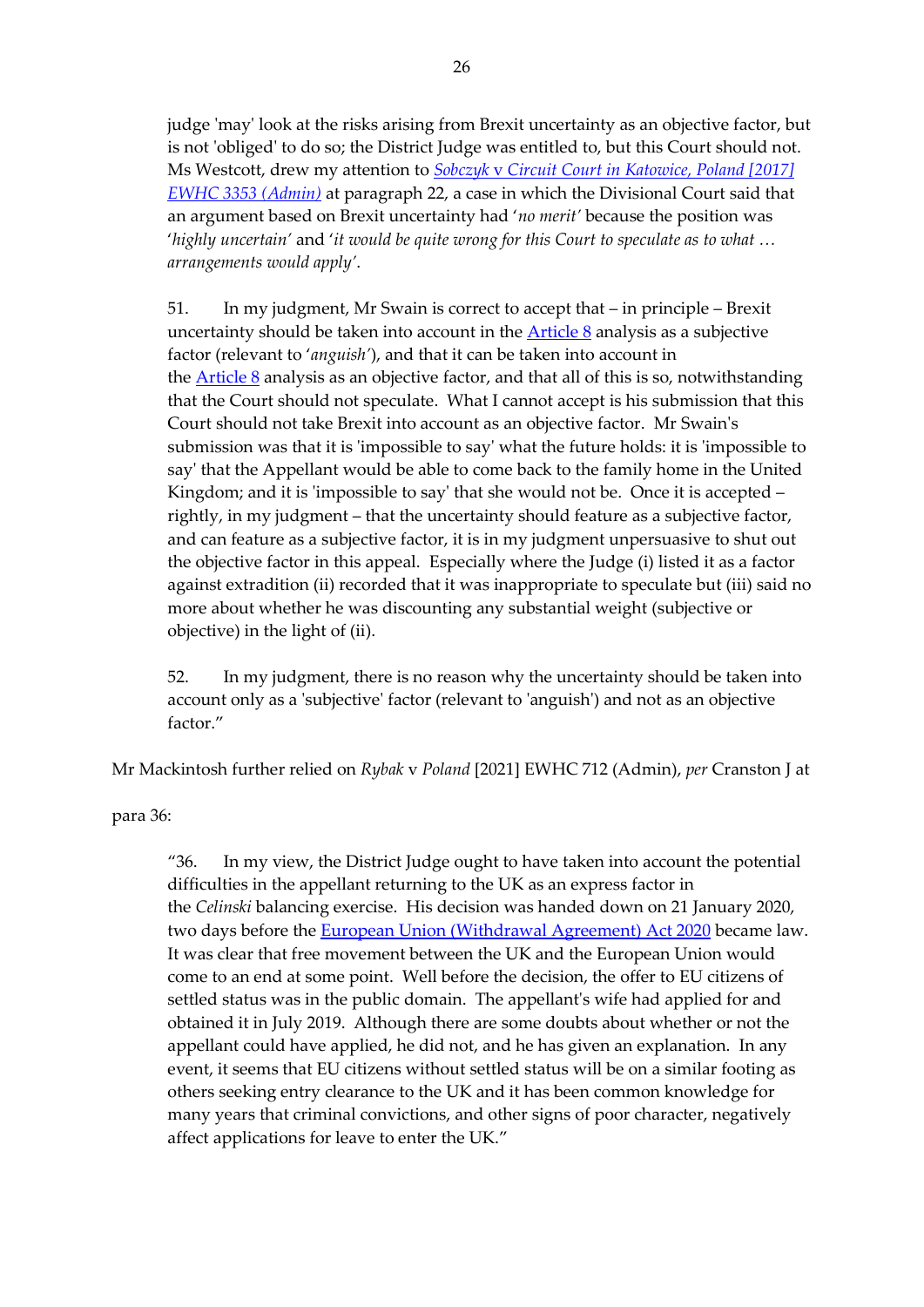Counsel stated, the present offence would almost certainly not have attracted an immediate custodial sentence in the United Kingdom. The sum defrauded would fall within the "minor financial offences" category of offences detailed in para 50A.5 of Criminal Practice Direction 2015 [2015] EWCA Crim 1567, under which, according to para 50A.3 and barring exceptional circumstances:

*"The judge should generally determine that extradition would be disproportionate. It would follow under the terms of s 21A(4)(b) of the Act that the judge must order the person's discharge".*

It was submitted that, although applying to accusation cases, I should regard the Practice Direction as persuasive on this point *Czerwinski* v *HM Advocate* [2015] HCJAC 73.

[23] Counsel for the Lord Advocate, invited me to reject these arguments. He said there was no exceptionally compelling feature in this case which would be capable of outweighing the strong public interest in extradition, so that the UK is seen to honour its international obligations and the UK does not become a safe haven for criminals. Even if the public interest is diminished, by the passage of time, it still carries great weight. I asked about remission of sentence. Counsel indicated the requested person was entitled to apply for release after one-half of his sentence was served. Counsel said he was unaware of any reason why RM would be denied early release standing his personal circumstances. He argued that the sum defrauded was a lot of money in Poland at the time. This was not a large scale fraud but neither was the offence trivial. It was 8044,21ZLT or £1500 at the time (£2300 in today's money). He said, albeit this was a minimum sentence I should have due respect for the Polish court. Sentence was a matter for it. He acknowledged that the Brexit uncertainty would cause anxiety and distress but in extradition cases there is always anxiety distress and disruption of family life. That is the norm in these cases. The children he said, could be looked after by EM and even if there is loss of income from RM's employment,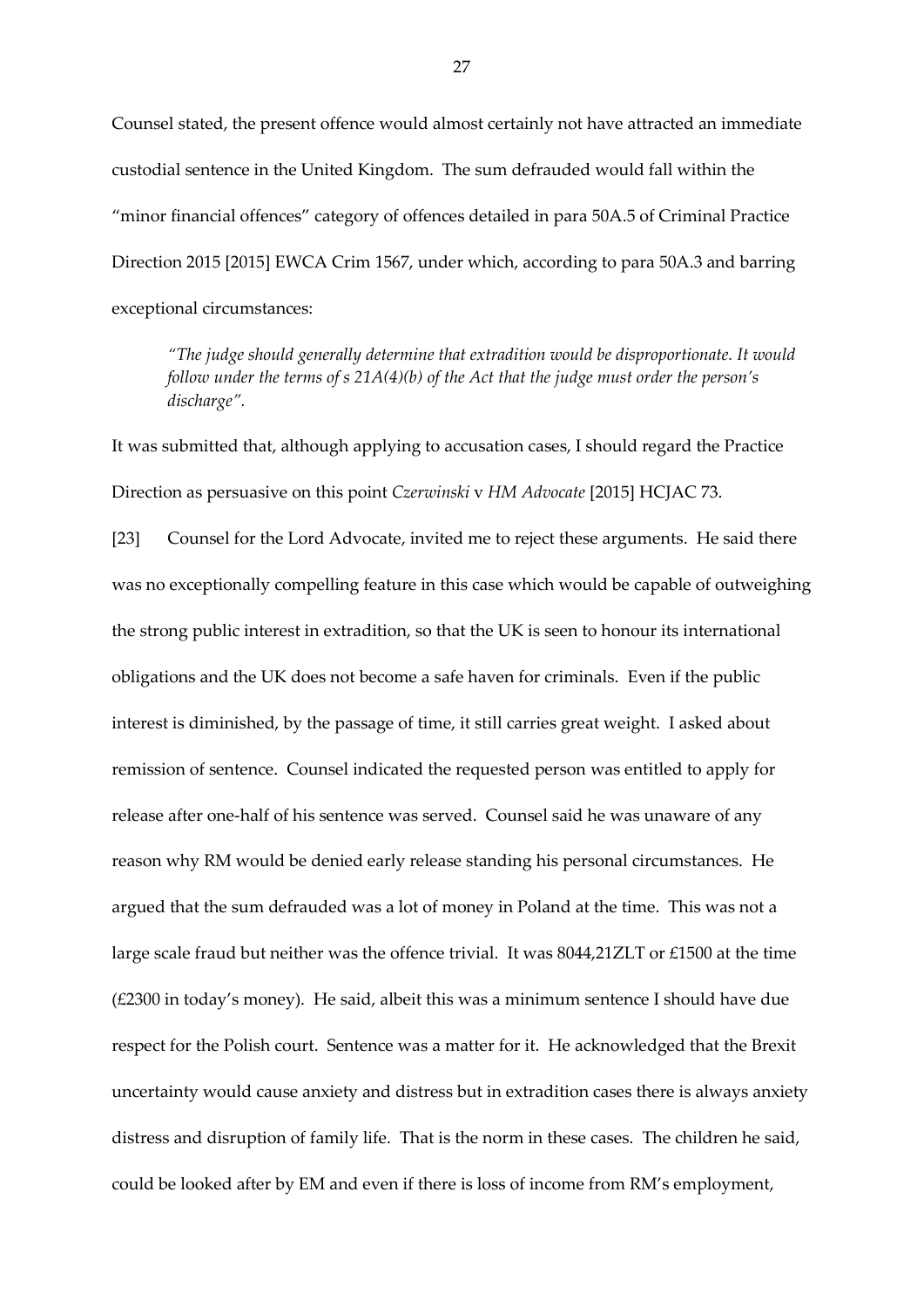state benefits would be available for the short time the requested person would be incarcerated. He said the risk of the practical breakdown of the marriage was a speculative risk should RM be denied entry to the UK on his release and EM decide to remain with the children in Scotland, rather than join him abroad because the youngest children did not speak Polish and their education would be disrupted by a move to Poland. He said the older children could also help care for the younger children in the absence of their father.

#### *Discussion.*

[24] I approached the Article 8 issue as follows. I considered the right to a family life from the perspective of RM, his wife and the 5 children living with them and dependent on him as part of the family unit. I did not consider the interests of the 3 older children because they were not dependent upon him and they were self-sufficient and out with the family unit.

[25] I considered a number of cases. In *HH* v *Deputy Prosecutor of the Italian Republic,* 

*Genoa* [2012] UKSC 25 a case dealing with the specific consequences to children caused by

the extradition of their parents Baroness Hale said at paras [8] and [30] :

" $(1)$  There may be a closer analogy between extradition and the domestic criminal process than between extradition and deportation or expulsion, but the court has still to examine carefully the way in which it will interfere with family life.

(2) There is no test of exceptionality in either context.

(3) The question is always whether the interference with the private and family lives of the extraditee and other members of his family is outweighed by the public interest in extradition.

(4) There is a constant and weighty public interest in extradition: that people accused of crimes should be brought to trial; that people convicted of crimes should serve their sentences; that the United Kingdom should honour its treaty obligations to other countries; and that there should be no 'safe havens' to which either can flee in the belief that they will not be sent back.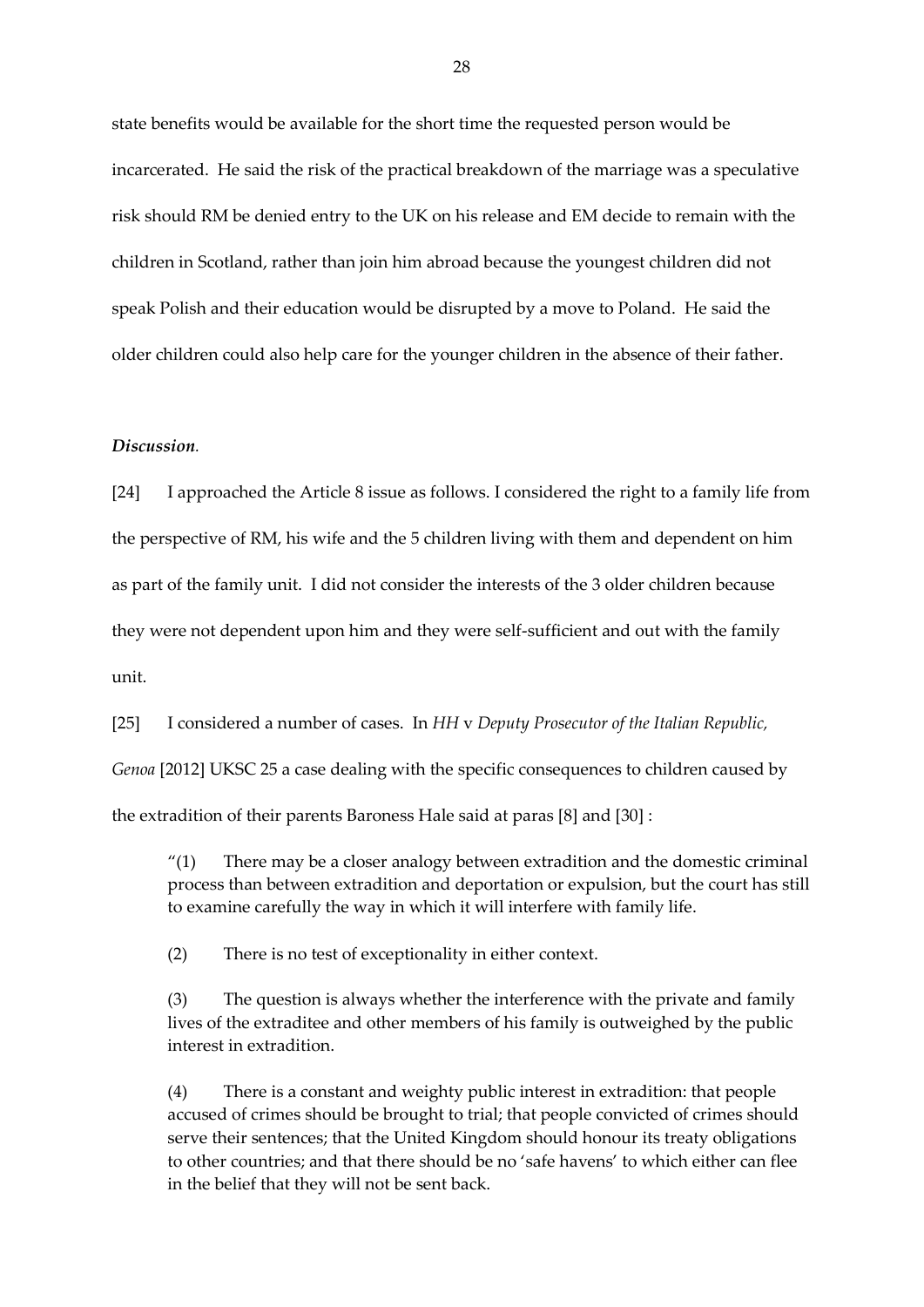(5) That public interest will always carry great weight, but the weight to be attached to it in the particular case does vary according to the nature and seriousness of the crime or crimes involved.

(6) The delay since the crimes were committed may both diminish the weight to be attached to the public interest and increase the impact upon private and family life.

(7) Hence it is likely that the public interest in extradition will outweigh the Article 8 rights of the family unless the consequences of the interference with family life will be exceptionally severe….… the court would be well advised to adopt the same structured approach to an Article 8 case as would be applied by the Strasbourg Court. First, it asks whether there is or will be an interference with the right to respect for private and family life. Second, it asks whether that interference is in accordance with the law and pursues one or more of the legitimate aims within those listed in Article 8.2. Third, it asks whether the interference is 'necessary in a democratic society' in the sense of being a proportionate response to that legitimate aim. In answering that all-important question it will weigh the nature and gravity of the interference against the importance of the aims pursued. In other words, the balancing exercise is the same in each context: what may differ are the nature and weight of the interests to be put into each side of the scale."

Like guidance is also contained in *Norris* v *Government of the United States of America (No.2)*

[2010] 2 AC 487. Further authoritative guidance was given in *Polish Judicial Authorities* v

*Adam Celinski & others [2015] EWHC 1274 (Admin)* as to how judges in England and Wales

should proceed in principle when Article 8 issues are raised in extradition proceedings. The

court ruled:

" $(1)$  The general principles in relation to the application of Article 8 in the context of extradition proceedings are set out in Norris (above) and HH (above). In future, absent further guidance from a specially constituted Divisional Court or the Supreme Court, it would not be necessary to cite any other authorities. In the latter case at [8] (above) Baroness Hale JSC made clear, at subparagraphs (3), (4) and (5), that the question raised under Article 8 was whether the interference with private and family life of the person whose extradition was sought was outweighed by the public interest in extradition; that there was a constant and weighty public interest in extradition that those accused of crimes should be brought to trial; that the UK should honour its international obligations; that the UK should not become a safe haven; and that the public interest would always carry great weight, but that the weight varied according to the nature and seriousness of the crime involved (emphasised again by Baroness Hale JSC, and also by Lord Judge LCJ, Lord Kerr JSC and Lord Wilson JSC).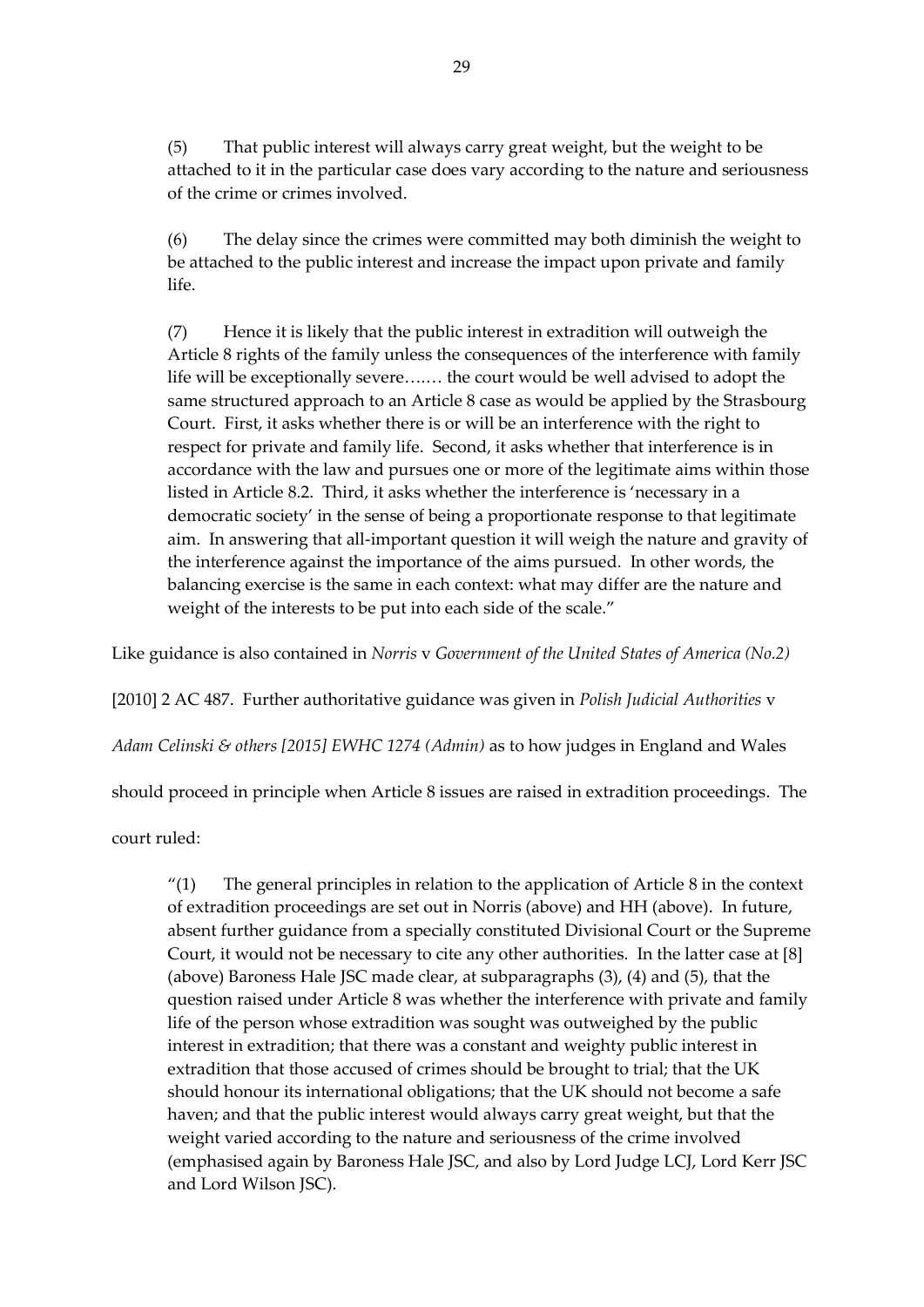(2) It was important that the judge bore in mind, amongst other things, that: (i) HH was concerned with cases that involved the interests of children, and the judgments must be read in that context.

(ii) The public interest in ensuring that extradition arrangements are honoured is very high, as is the public interest in discouraging persons seeing the UK as a state willing to accept fugitives from justice (both of which factors would be expected to be addressed in the judgment).

(iii) The decisions of the judicial authority of a Member State making a request should be accorded a proper degree of mutual confidence and respect – particularly since the UK has been subject to the CJEU (which has stressed the importance of mutual confidence and respect) since 1 December 2014.

(iv) The independence of prosecutorial decisions must also be borne in mind.

(v) It is also important for the judge to bear in mind that factors that mitigate the gravity of the offence or culpability will ordinarily be matters that the court in the requesting state will take into account; and the judge must also take into account that personal factors relating to family life which will need to be brought into the balance under Article 8, will also form part of the matters considered by the court in the requesting state in the event of conviction.

(vi) A structured approach to Article 8 cases is essential, given that each case will turn on the facts found by the judge and the balancing of the considerations set out in Norris and HH."

(vii) The approach should be one in which the judge, after finding the facts, sets out a list of the 'pros' (militating for extradition) and 'cons' (militating against extradition) in 'balance sheet' fashion, and then sets out his reasoned conclusion as to the result of the balancing exercise and why extradition should be ordered or the defendant discharged."

[26] I derived some important guidance as to how to approach the issue in this case from the decision of the appeal court in *H* v *Lord Advocate* [2011] HCJAC 77; 2011 S.C.L. 978 which was subsequently affirmed in the UK Supreme Court *S or H* v *Same (Same intervening)* [2012] UKSC 24 [2013] 1 A.C. 413. The Scottish appeal court in interpreting the approach of the UK Supreme court in *Norris* indicated that the default position is that in furtherance of the legitimate social aim of suppressing and prosecuting crime extradition will virtually always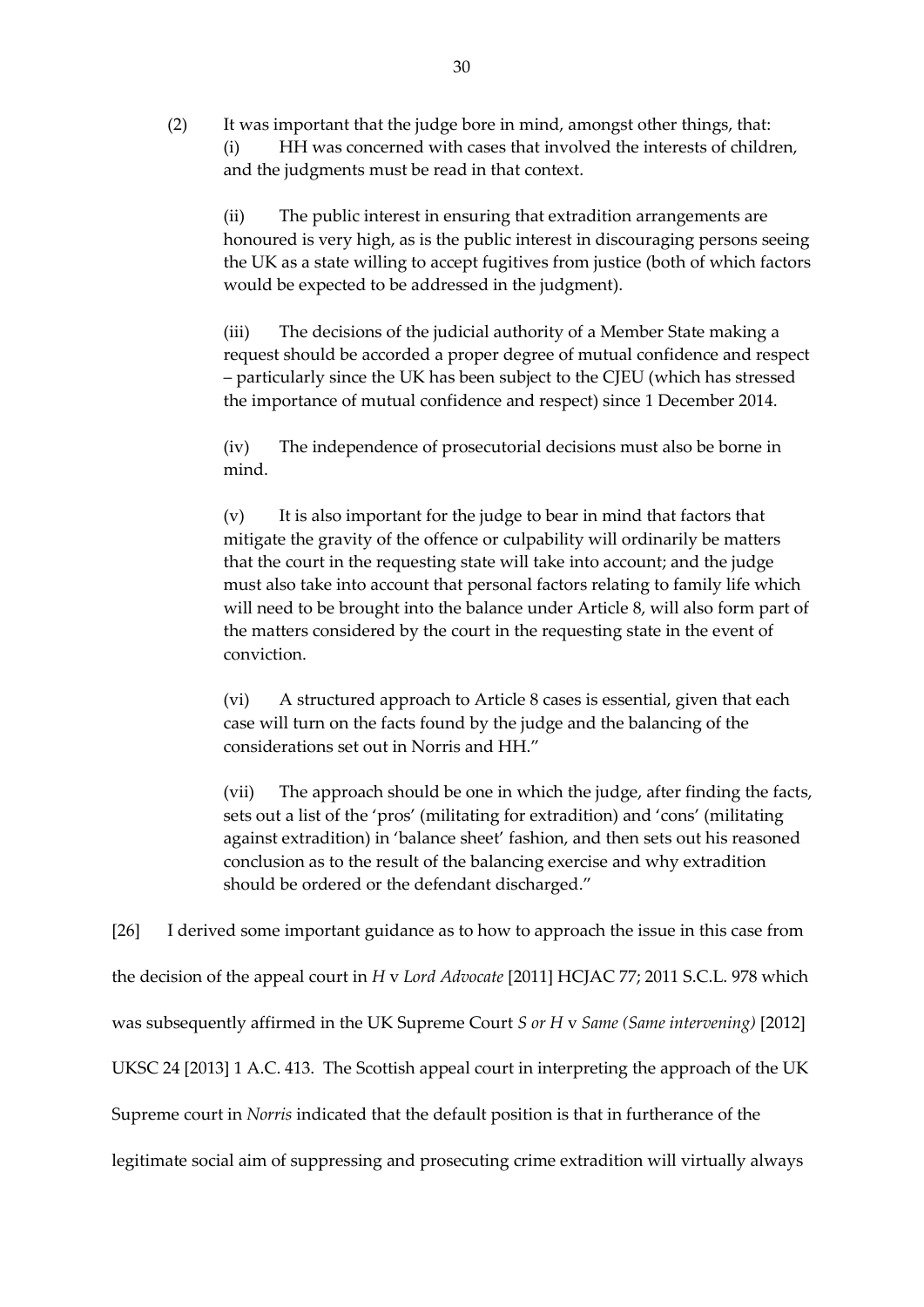be proportionate with interference with family life, unless some exceptionally compelling factor is present in the specific factual mix under consideration. Two further aspects of the analysis of *Norris* (which was a Part 2 case under the 2003 Act) by the appeal court in my opinion are relevant. The court refers to these as subsidiary issues of principle. I need to quote only two of these for the purposes of the present case. The appeal court stated:

"[73]…..Lord Phillips accordingly concluded, at pp.510–511, para.56, that it was only if some quite exceptionally compelling feature, or combination of features, was present that interference with family life consequent upon extradition would be other than proportionate to the objective that extradition serves. In the absence of such features, a judge's consideration of whether extradition would be compatible with Convention rights, pursuant to s.87 of the 2003 Act, was likely to be relatively brief. If, however, the nature or the extent of the interference with art.8 rights was exceptionally serious, careful consideration must be given to whether such interference was justified (p.512, para.62).

[74] In relation to situations where such consideration is necessary, Lord Phillips addressed three subsidiary issues of principle. First, the gravity, or lack of gravity, of the offence may be material: 'The importance of giving effect to extradition arrangements will always be a significant factor, regardless of the details of the particular offence. Usually the nature of the offence will have no bearing on the extradition decision. If, however, the particular offence is at the bottom of the scale of gravity, this is capable of being one of a combination of features that may render extradition a disproportionate interference with human rights. Rejecting an extradition request may mean that a criminal never stands trial for his crime. The significance of this will depend upon the gravity of the offence' (p.512,para.63). Secondly, when considering the impact of extradition on family life, this question does not fall to be considered simply from the viewpoint of the extraditee:

"64 … This issue was considered by the House of Lords in the immigration context in *Beoku-Betts* v *Secretary of State for the Home Department* [2009] AC 115. After considering the Strasbourg jurisprudence the House concluded that, when considering interference with Article 8, the family unit had to be considered as a whole, and each family member had to be regarded as a victim. I consider that this is equally the position in the context of extradition (p.512).

"65. Indeed, in trying to envisage a situation in which interference with Article 8 might prevent extradition, I have concluded that the effect of extradition on innocent members of the extraditee's family might well be a particularly cogent consideration. If extradition for an offence of no great gravity were sought in relation to someone who had sole responsibility for an incapacitated family member, this combination of circumstances might well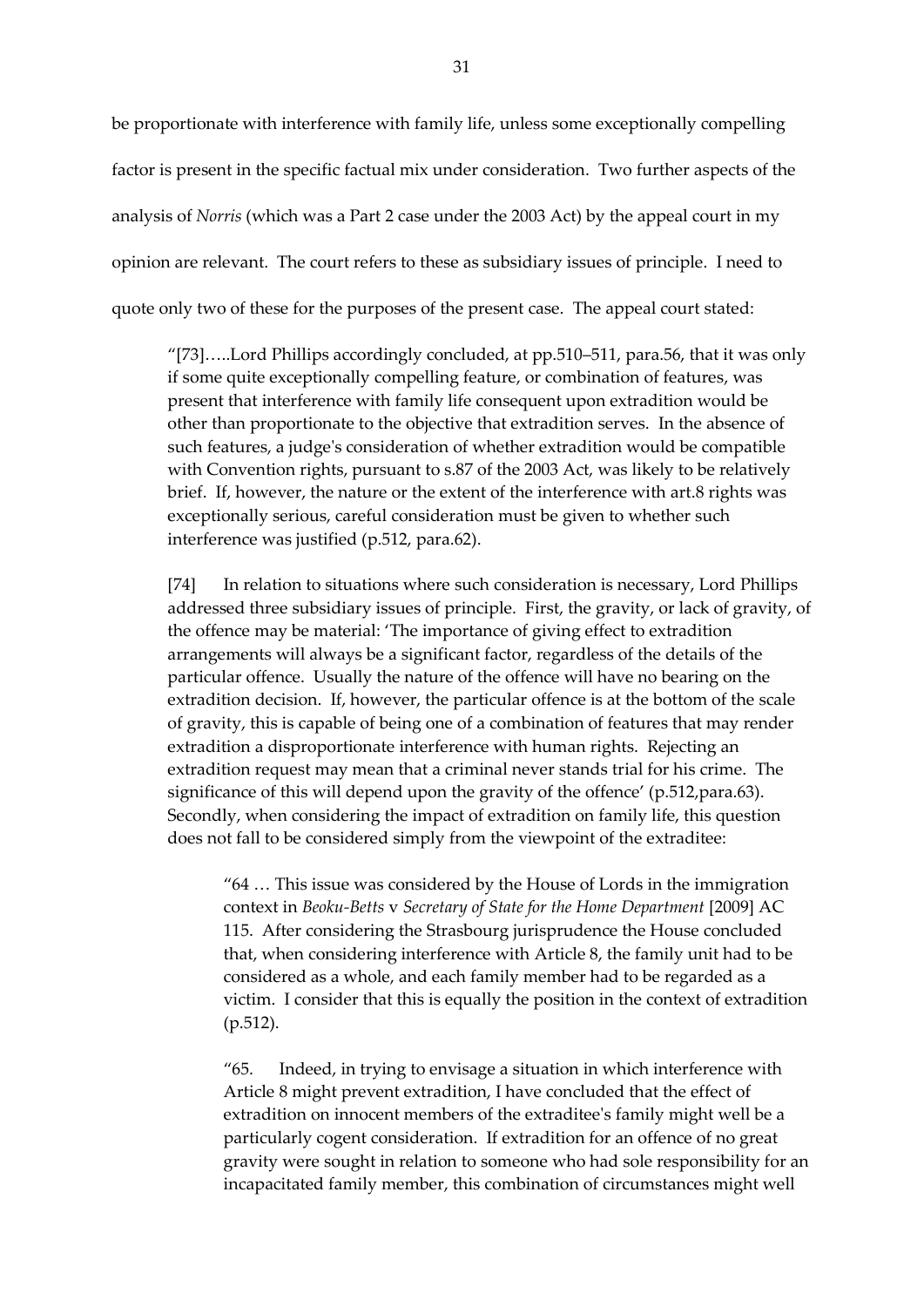lead a judge to discharge the extraditee under section 87 of the 2003 Act"(p.512)."

## *Decision.*

[27] Having decided the question in s20(3) in the affirmative I have to consider the human rights issue contained in s21 of the Act. It is not easy to avoid extradition on this ground. I took account of the strong and weighty public interest in favour of extradition, so that the UK, is seen to fulfil its international obligations and to prevent criminals achieving safe haven in this jurisdiction.

[28] I considered the gravity of the offence committed and concluded this while not trivial, it did not involve serious crime, on the scale of criminality that courts see regularly, although I was careful to avoid trivialising the offence or the sentence imposed by the Polish court. RM, gave evidence, that the sum of money defrauded was a lot of money by Polish standards, in 2007. However, the sentence was at the low end of the sentencing scale for this crime. Notwithstanding that, the sentence of the Polish court is entitled to be respected. I took that into account. I also took into account, counsel for the Lord Advocate's submission, that half remission would likely apply to the sentence.

[29] Mr Mackintosh QC, said the public interest wanes with the passage of time. However, I found RM to be a fugitive from justice, so I did not consider that the passage of time weighed in his favour in the balancing exercise although it did influence my judgement when looking at the case and balancing the equities from the perspective of the 4 most dependent children.

[30] I considered the question of hardship. In extradition cases there is always hardship if extradition is granted. Lives are disrupted. Pain is caused. It is inevitable in these cases. In this case, it may only be for 3 months. However, I thought it likely RM would lose his job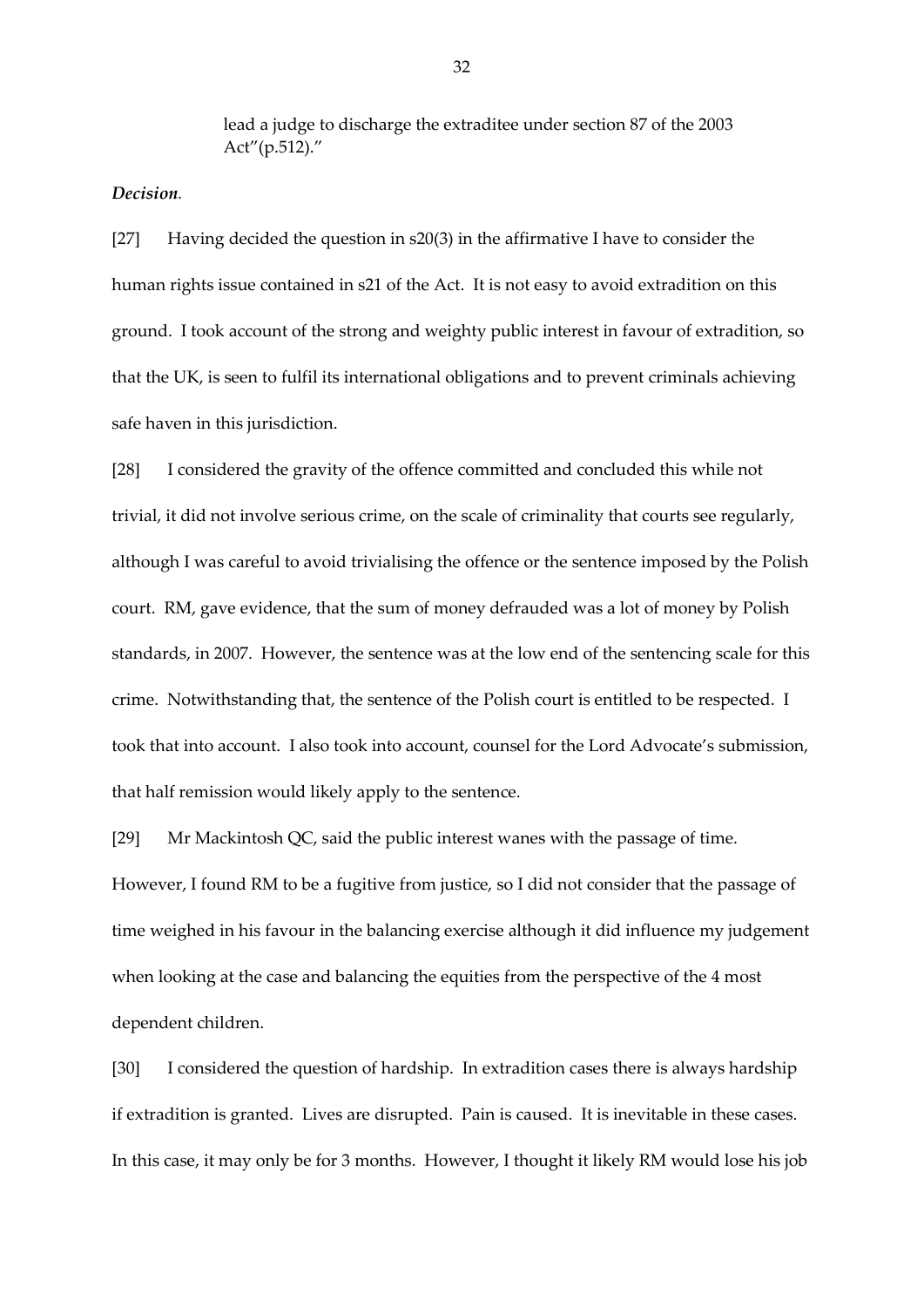that he had worked hard at for 10 years, if extradited and incarcerated abroad. If that happened, I considered that EM did not have the skills to find a job that paid an equivalent wage. I judged that the family, with no savings, would likely go on benefits until RM returned to the UK, if he qualified for a visa.

[31] I considered the Brexit uncertainty point. I concluded there would be distress and anguish for RM not knowing whether he would be allowed access to the UK after he served his sentence. However, if that happened, it was not Brexit, which caused his extradition but his own conduct and flight from Poland when there was a live case against him, so I attached no weight to that aspect of the case from his perspective.

[32] If RM was a single man, with no dependents or a man with dependents facing a higher sentence, in my opinion, the balance would have come down clearly in favour of extradition.

[33] In relation to the proportionality assessment, when examined from the perspective of his 6 dependents, to my mind, a material factor is the length of sentence to be served which might be 90 days with remission. As RM will be incarcerated abroad, I considered it likely he would lose his job. Albeit, I accepted he had done well in his position with the foundry he is not irreplaceable. However, he is clearly a grafter and the only breadwinner in the family. There would be hardship suffered by the children following the loss of income but that is inevitable and does not bar extradition, in the main. Then, there is Brexit uncertainty looked at from their perspective. That, was an objective factor I took into account in the balancing exercise. I was conscious it was not possible to say definitively what would happen after RM was released from prison, if extradited and whether he could get an entry visa to return to the UK. However, from the perspective of the dependents, especially the children, there is a real risk that the family will be split. I believed EM, when she said she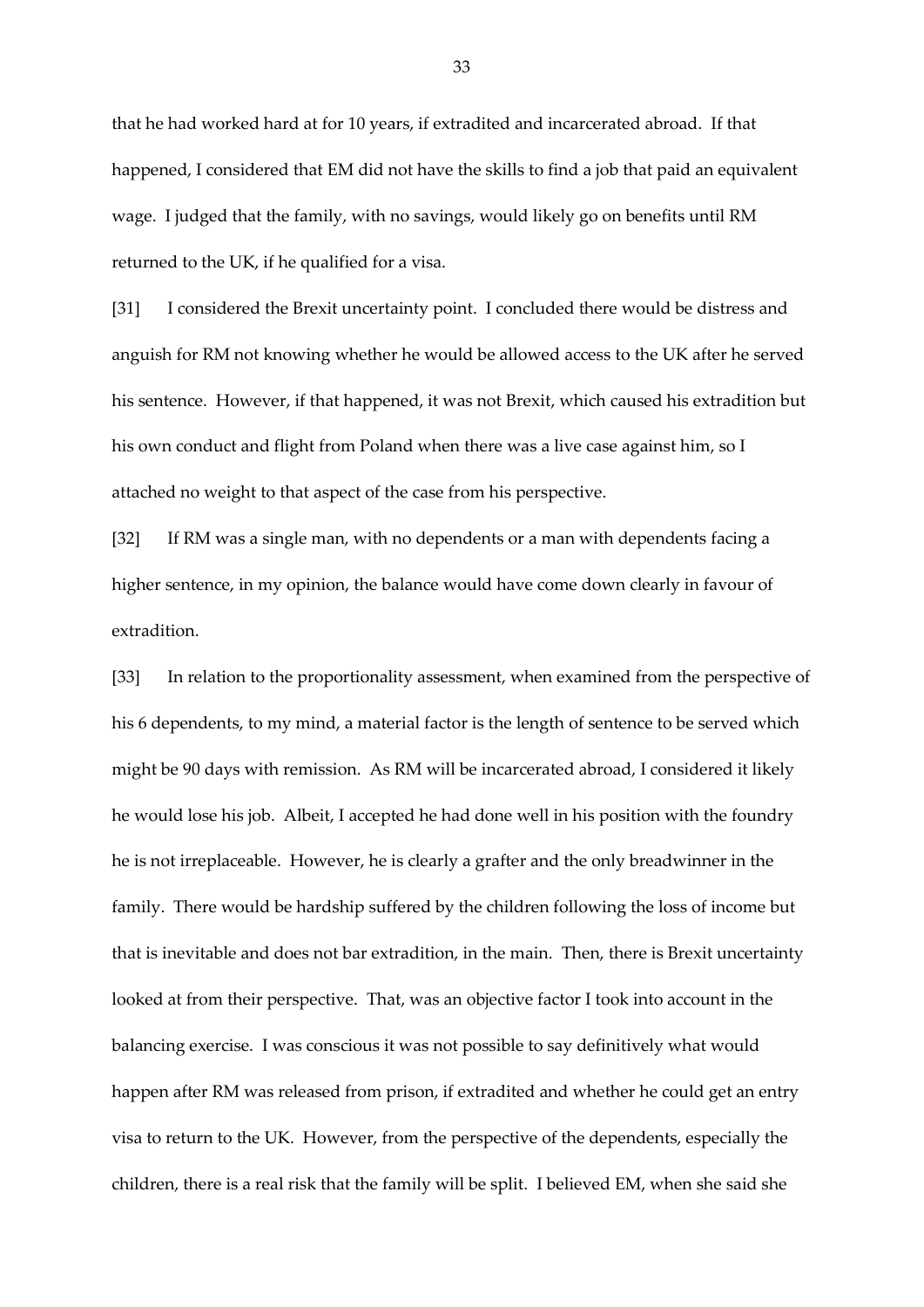would not take the children out of school in Scotland and relocate them in Poland because they cannot speak Polish adequately. I also believed her when she said that her marriage of 20 years would be over because her husband would be separated from the rest of the family. I considered the combination of factors, to be such that, on balance, I did not consider the serious and weighty public interest that extraditees must be returned to do their sentence, unless there were exceptional circumstances, was such, that it required to be vindicated in this case, to the point of potentially fracturing this family, standing the passage of time from the commission of the crime, some 14 years, (when examined in the context of the dependents' Article 8 rights), the gravity of the offence and the length of the likely sentence to be served, with remission. I gave some but not determinative weight to the Brexit uncertainty point. I considered that the vindication of the public interest, while always a legitimate aim in extradition matters, including this one, produced a disproportionate result, if the family was broken or the children had to relocate to Poland where they cannot read or write Polish, proficiently. Obviously, if it came to that, they could all learn. Children are quick language learners and resilient but the fact of the matter is I accepted that they are all settled at school and doing well here. I was conscious of the observations of Judge J in *HH* where he said:

"125…….Self-evidently theft by shoplifting of a few items of goods many years earlier raises different questions from those involved in an armed robbery of the same shop or store: possession of a small quantity of Class C drugs for personal use is trivial when set against a major importation of drugs. Equally the Article 8 considerations which arise in the context of a child or children while nearly adult with the advantages of integration into a responsible extended family may be less clamorous than those of a small baby of a single mother without any form of family support. Ultimately what is required is a proportionate judicial assessment of sometimes conflicting public interests."